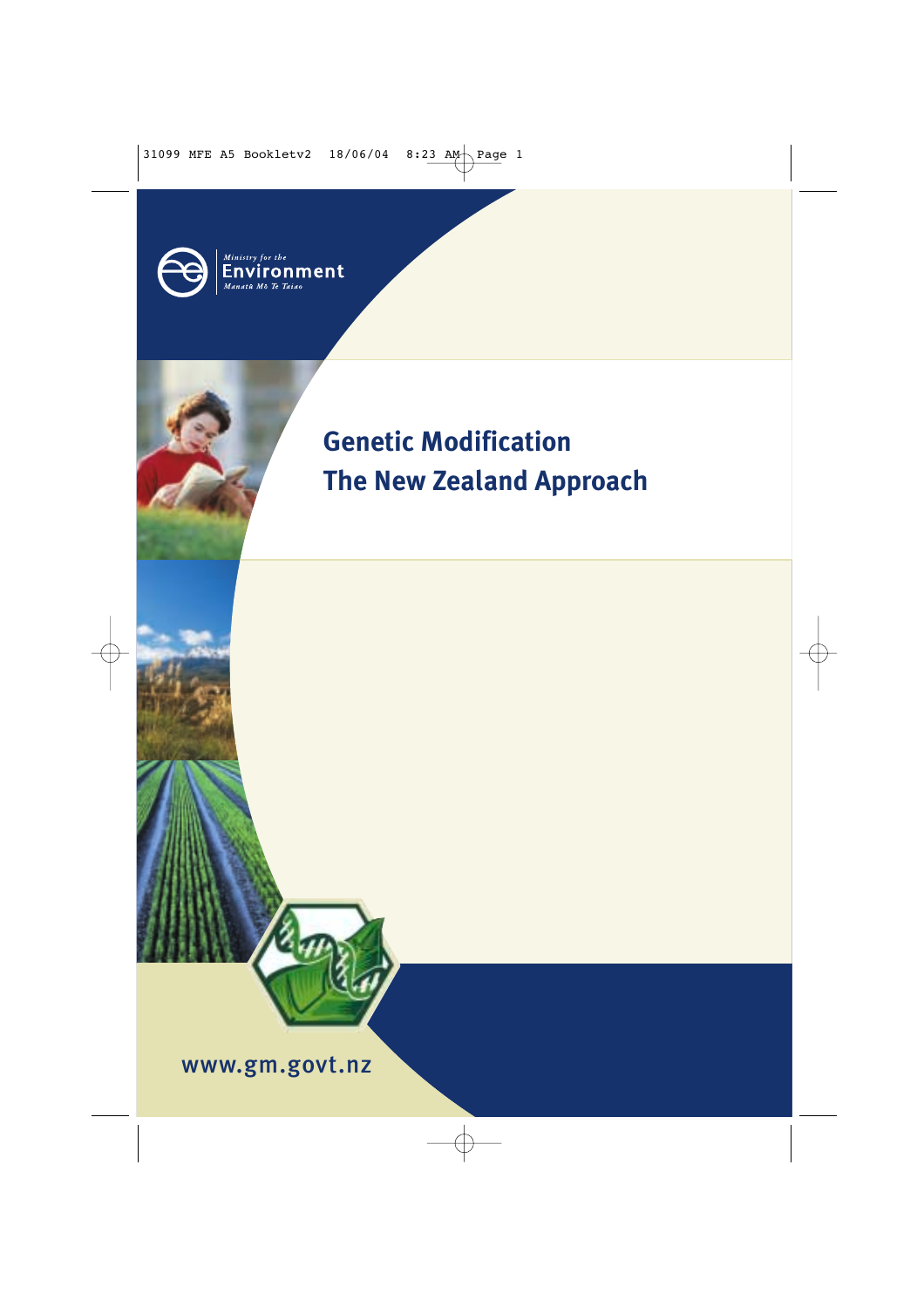#### **Tihei Mauriora.**

Ngā whakāro, kōrero kei roto i tenei pukapuka he kōrero noaiho. Ko te ngako o ngā kōrero nei, no te Ao putaiao tauiwi, engari, ngetehi o nga tikanga, e orite ana ki te tikanga Maori. No reira e nga reo e nga Mana, kei a koutou o koutou whakaro kōrero mo tēnei kaupapa ātahanga ira. Noho ora mai I te wa kainga.

This booklet aims to answer some of the basic questions you might have about what genetic modification is, how applications to use it can be made, and how they are controlled and managed in New Zealand. It will also point you to sources of further information.

Published in June 2004 by the Ministry for the Environment Manata Mo Te Taiao PO Box 10362 Wellington ISBN: 0-478-24055-4 ME number: 426 This document is available on the Government's genetic modification website: **www.gm.govt.nz**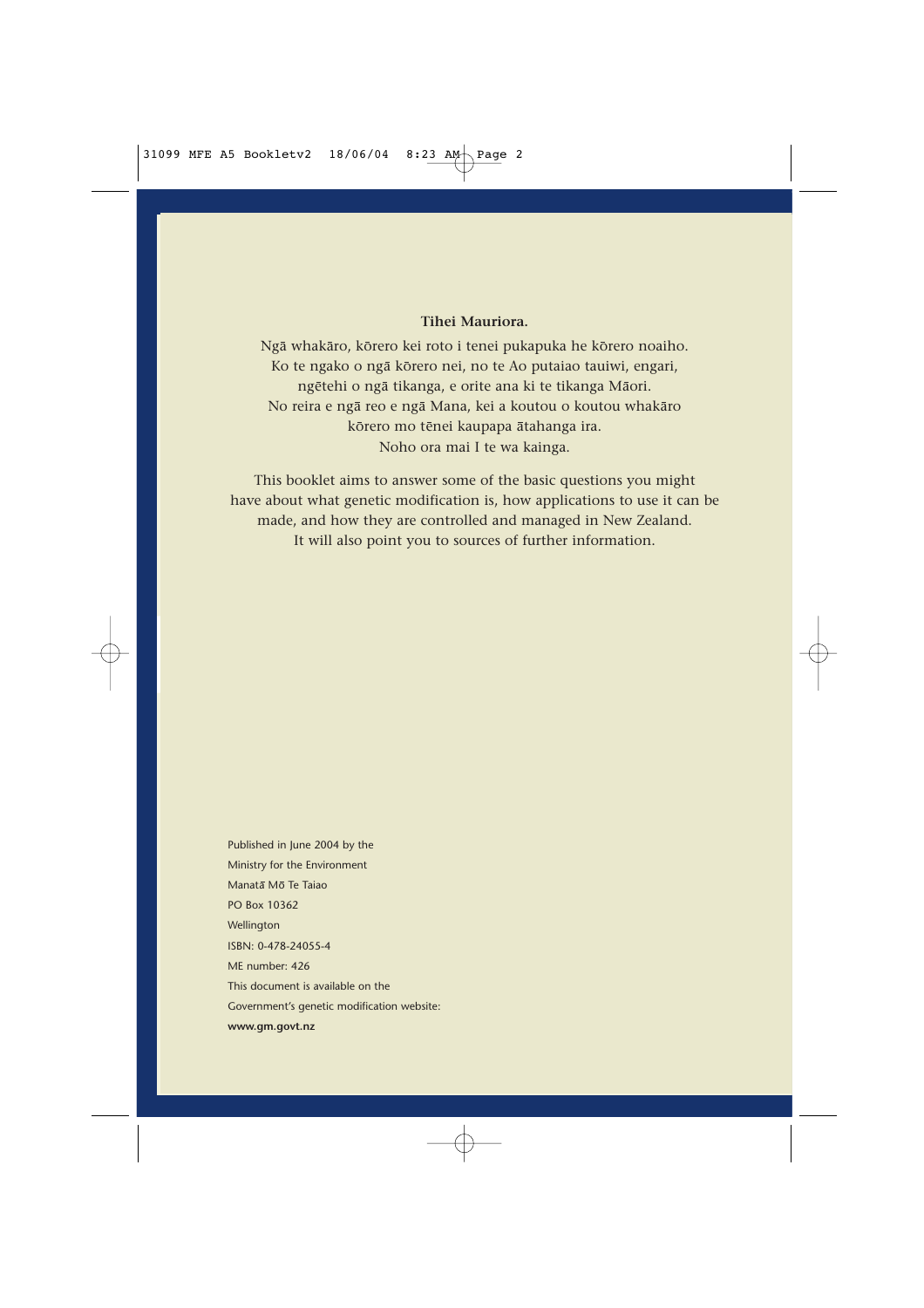#### **CONTENTS**

| <b>Introduction</b>                                               | $\mathbf{1}$    |
|-------------------------------------------------------------------|-----------------|
| What is genetic modification?                                     | 3               |
| <b>Genetic modification in New Zealand</b>                        | $\overline{7}$  |
| <b>Genetically modified medicines and food</b>                    | 11              |
| Spiritual, cultural and ethical issues in<br>genetic modification | 15 <sub>1</sub> |
| What applications can be made to ERMA?                            | $17 \,$         |
| Who makes the decision about applications?                        | 21              |
| Five important things about genetic modification                  | 23              |
| <b>Glossary</b>                                                   | 25              |
| Where can I find out more?                                        | 27              |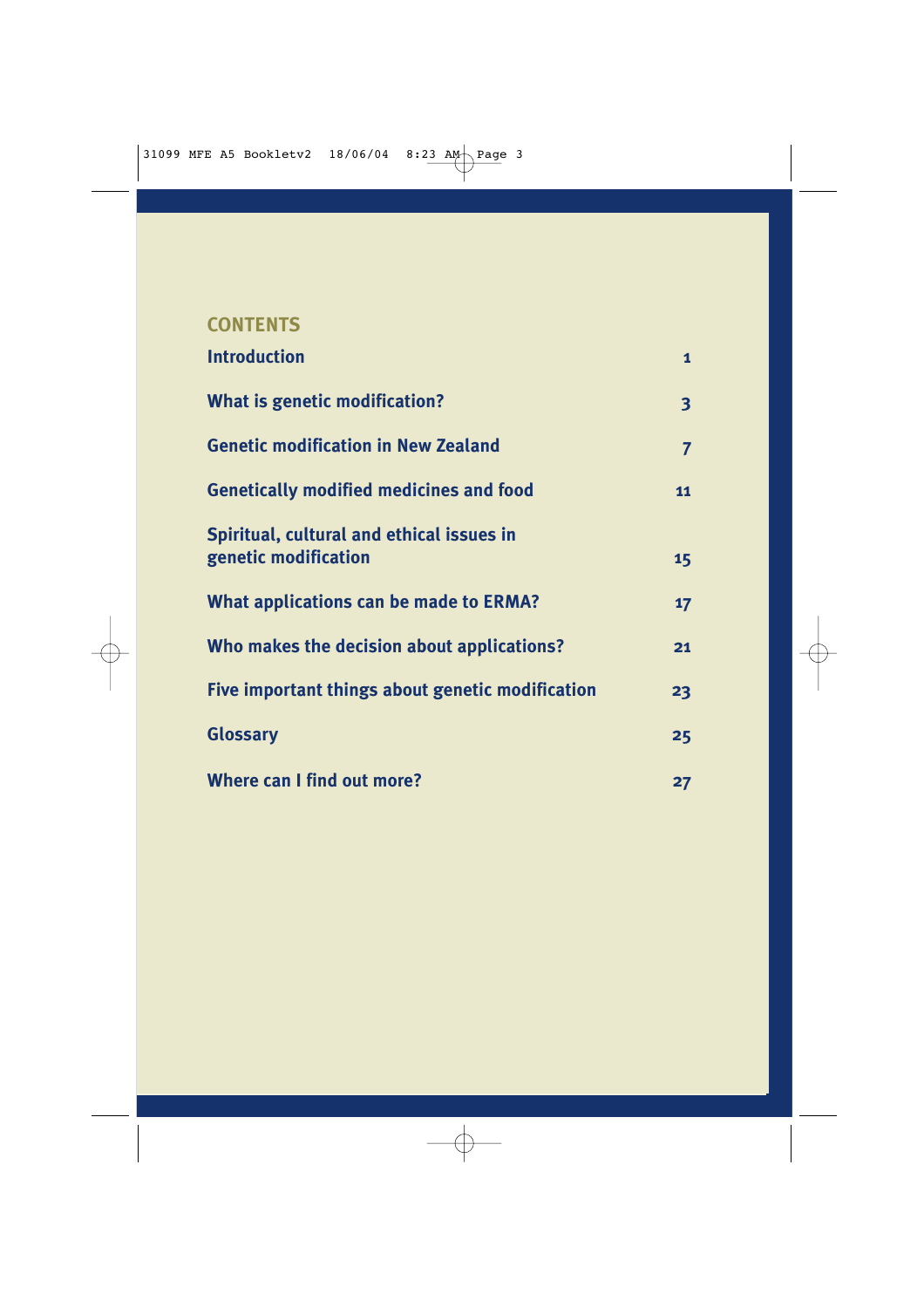#### **INTRODUCTION**

Genetic modification (GM) is a technology for altering the genetic make-up (the DNA) of living organisms so they are able to make new substances or perform new or different functions. Genetic modification is sometimes referred to as genetic engineering, or GE.

Like all organisms new to New Zealand, genetically modified organisms potentially have positive or negative effects on the environment, the economy and our society. This is because different organisms have different characteristics, and their risks and benefits will depend on where and how each organism is used. For this reason, New Zealand's evaluations of genetically modified organisms are based on the principle of case-by-case assessment.

There are widely differing views on genetic modification. Many people insist that genetic modification is safe if done carefully and monitored closely. Others consider the potential risks to be too great to allow the release of genetically modified organisms but will support laboratory research. Some say that all genetic modification goes too far in "tampering with nature" and should be completely stopped.

**1**

People also have differing views about the benefits genetic modification might bring and the risks it could pose. Some of the potential benefits are obvious. Genetic modification in containment has been used in New Zealand scientific research for more than 20 years to better understand how living things work and to produce certain medicines. Some food-processing aids such as rennet for cheeses are also produced using genetic modification technology. In these ways it is already providing benefits. Potential benefits for New Zealand in the future might include treatments for diseases, crops that are resistant to particular pests and diseases and require fewer agricultural chemicals, food that has greater nutritional value, the production of pharmaceuticals from plants, and better ways to control pests such as possums.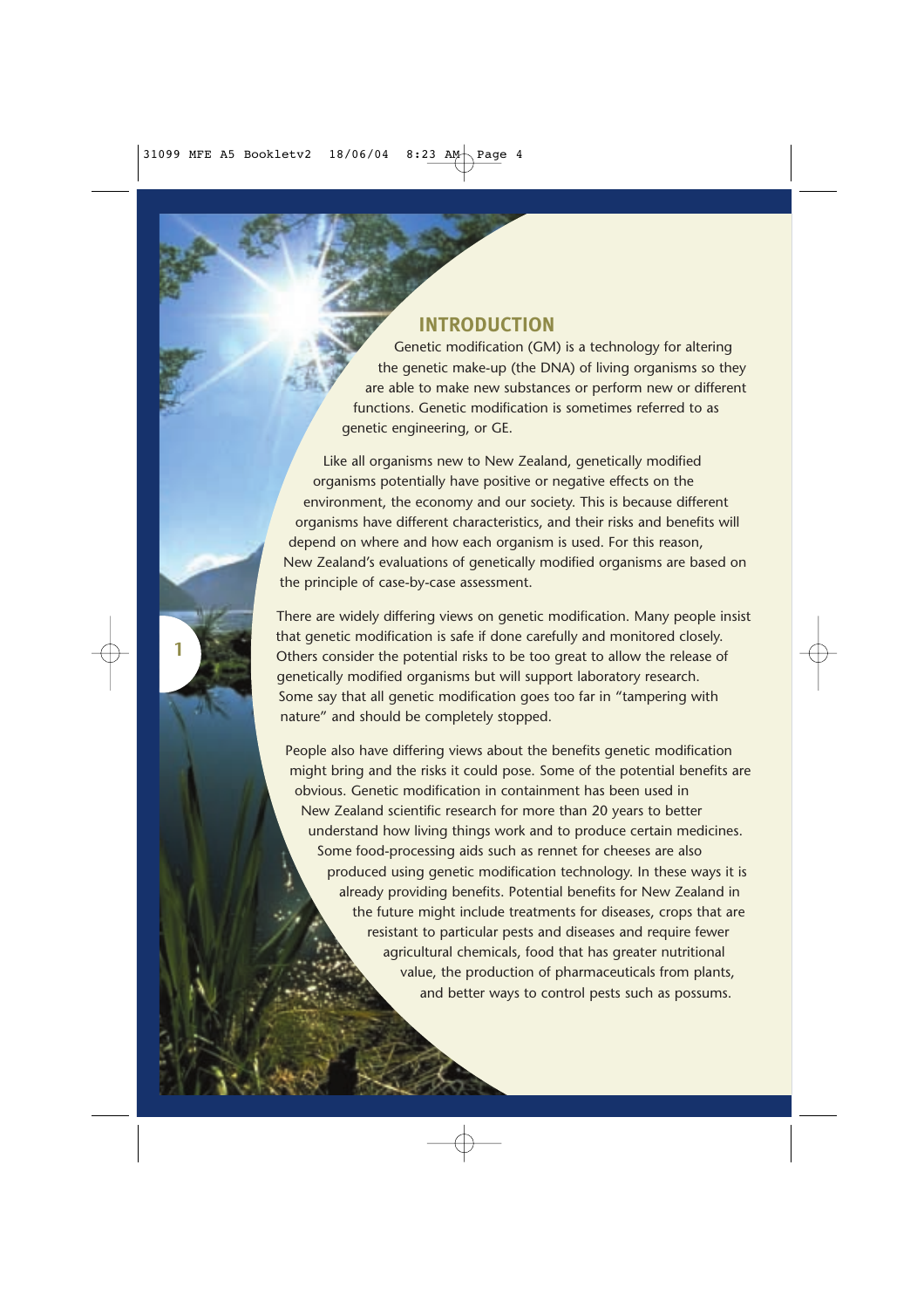On the other hand, we can't always be certain about the effects of modifying living organisms in this way. For example, if released some of these organisms, like other new organisms, could have characteristics that may be undesirable in New Zealand. Some farmers worry that the inadvertent presence of genetically modified material in their products could damage their sales and affect markets. Some New Zealanders are uncertain about the safety of genetically modified food.

That is why New Zealand has implemented a strict system for controlling genetic modification. This looks at each case on its own merits to manage potential risks and maximise potential benefits.

New Zealand has a strict system for controlling genetic modification and managing potential risks.

**2**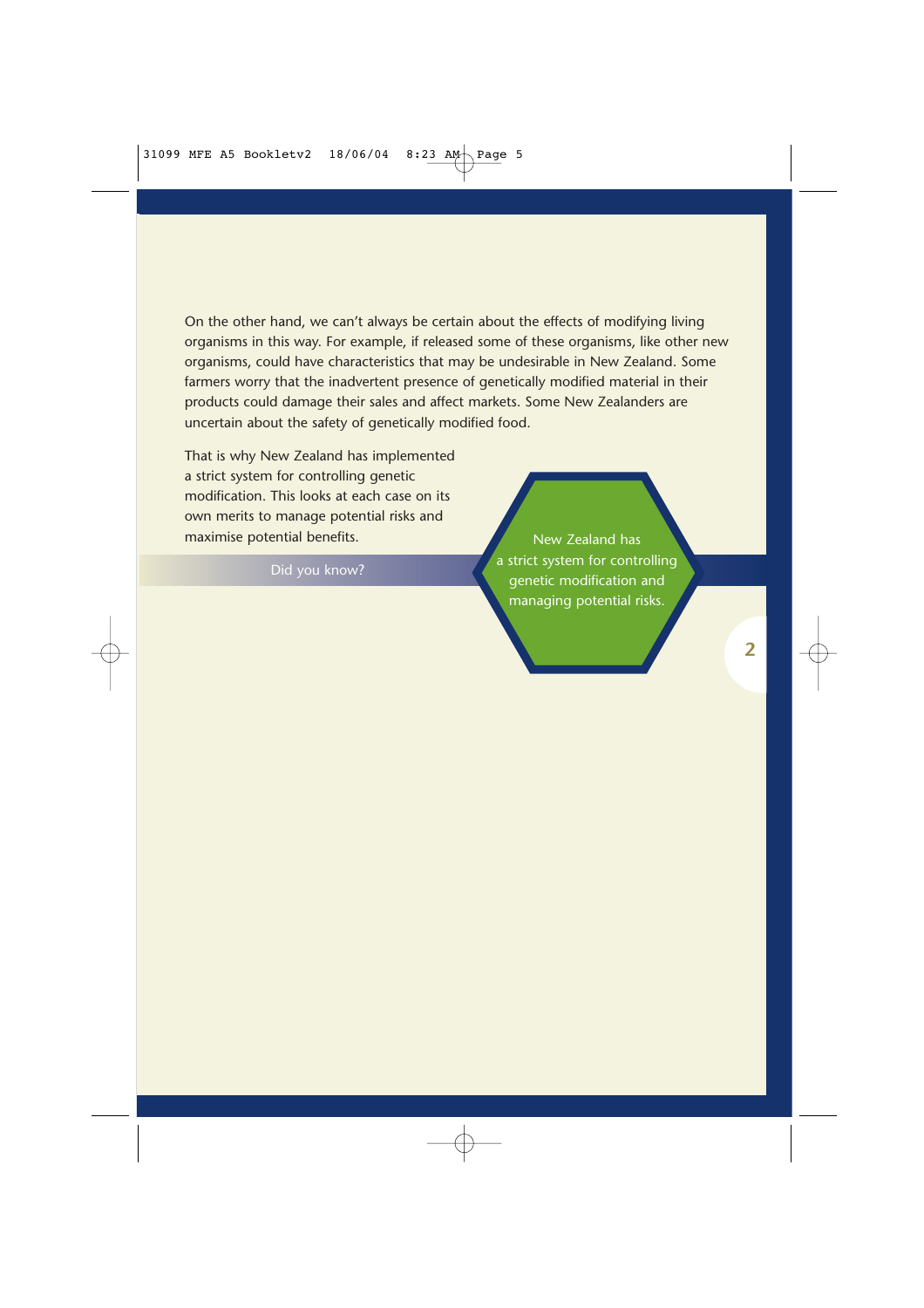#### **WHAT IS GENETIC MODIFICATION?**

To understand genetic modification it helps to understand what a gene is. Living organisms inherit characteristics from their parents and genes are one of the factors that determine the characteristics that are passed from one generation to the next. For example, they control what shape pea seeds are and whether a person has brown, blue or hazel eyes. In other words, genes contain information about inherited characteristics.

Genes are parts of chemical molecules called DNA (deoxyribonucleic acid) which are found in all living organisms and carry this genetic information. DNA has a distinctive double helix structure of two strands twisted together. Genes work by coding instructions for making proteins, and proteins are the chemicals that have a strong influence on biological functions. They interact with each other and the environment to produce the characteristics that make different living organisms.

Often the same genes are found in more than one species. Humans have about 35,000 genes but about 99 percent of our genes are shared with chimpanzees and about 80 percent are shared with other mammals such as mice and sheep. We even share some genes with plants and bacteria. Differences in genes, and whether they are turned on or off, create the differences between species.

#### **How it works**

**3**

As we have seen, genes control the characteristics of living organisms. For thousands of years people have developed plants and animals with the characteristics they want by selectively breeding the best plants and animals.

> More recently these conventional breeding methods have included techniques that artificially alter genes (eg, the use of irradiation and chemicals to cause mutations). Most of the crops and domesticated animals on our farms, as well as the plants in our gardens today, are genetically very different from their wild ancestors.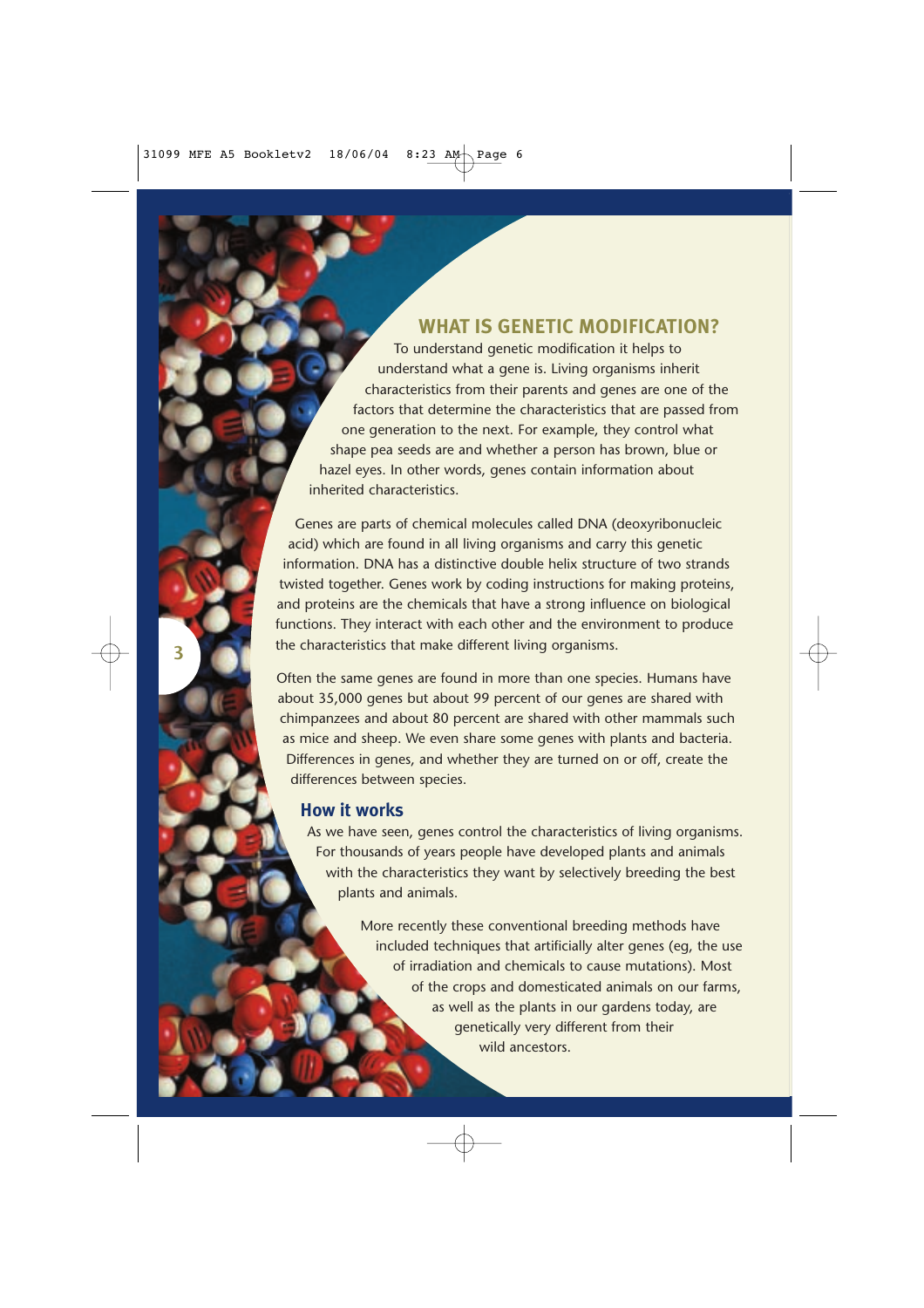One drawback of trying to improve plants and animals in the conventional way is that it takes a long time, and traditional breeding can never guarantee the presence of a desired characteristic — or the absence of an unwanted characteristic — in the resulting offspring. Genetic modification allows scientists to change genes in a more specific or controlled way. Genes can be switched on or off or their sequences can be altered. By using genetic modification it is possible to introduce new characteristics more quickly. Because all organisms use the same chemical building blocks, copies of genes can be moved between totally unrelated species, making it possible to introduce characteristics that would not be possible through conventional breeding. For example, corn has been genetically modified to produce an insecticide that is made naturally by soil bacteria.

Some people argue that genetic modification is just an extension of the breeding processes we already use to create new varieties. Others believe it is unnatural or inherently unstable, and so completely different from other breeding processes that it raises new ethical, environmental and safety concerns.

#### **What is a genetically modified organism?**

A 'genetically modified organism' is a plant, animal, insect or micro-organism whose genetic make-up has been changed using modern laboratory techniques. For example, new genes might have been added or the function of genes already present might have been altered. New genes may contain sequences found in the same or different species or they may be synthetic. A genetically modified organism is a living thing that can grow and reproduce and can pass on its genes (including its modified genes) to its offspring. A living genetically modified corn seed or potato is a genetically modified organism as well as a food. But not all the products we get from genetic modification are living organisms. For example, the flour ground from genetically modified corn seeds is not a living thing, nor is the oil extracted from genetically modified soybeans.

#### **What is biotechnology and how does it differ from genetic modification?**

'Biotechnology' refers to any technology that uses living organisms or their products for medical, commercial or industrial purposes. It includes ancient technologies such as using yeast to brew beer as well as modern technologies such as genetic modification.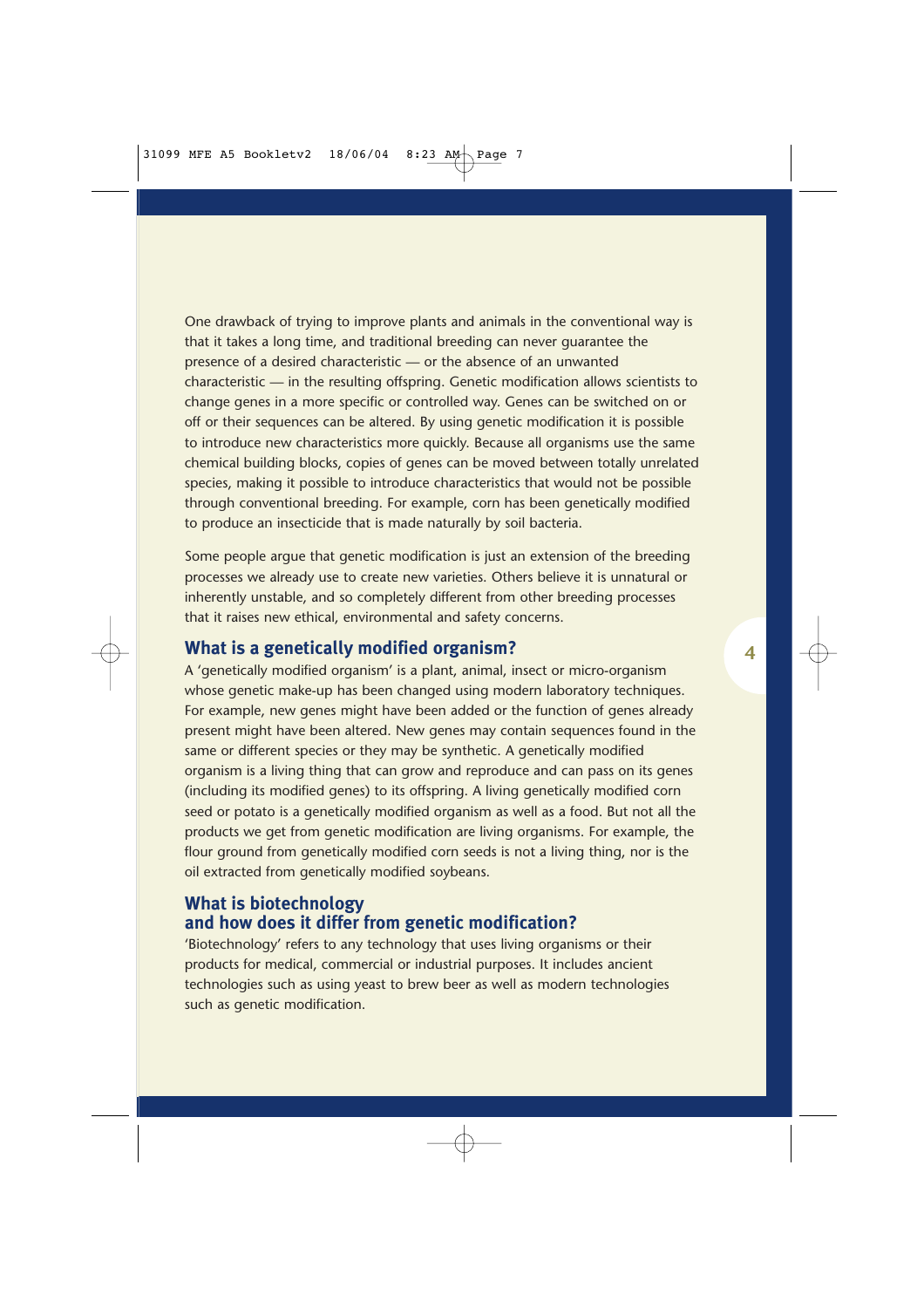Genetic modification is just one kind of biotechnology. For example, the following biotechnologies do not generally involve genetic modification:

- tissue culture, used to help grow plant or animal tissues in test tubes for industrial uses and medical research
- bioremediation, where organisms are used to clean up contaminated sites (eg, cleaning up contaminated soils through the use of trees that absorb heavy metals)
- cloning, which creates a genetic copy of something such as a plant (by taking a cutting) or animal (by transferring a copy of its genes into an egg)
- cross-species tissue transplants, or xenotransplantation (eg, using heart valves from pigs for transplantation into humans, a technique that was developed because human tissues or organs for transplant are in relatively short supply).

#### **What can be genetically modified?**

**Bacteria.** Genetically modified bacteria are widely used in research and to produce substances for food and pharmaceutical drugs. When the modified bacteria have produced a desired substance (eg, insulin or enzymes used in food production), that product is separated from the bacteria, purified and processed into its final form. Other micro-organisms such

as yeast are also commonly genetically modified for similar purposes.

#### Did you know?

**Plants.** Plants have been modified for a number of purposes, mostly to make them resistant to pests and diseases, to extend their

Genetic modification has a variety of uses – pure science, research, medicine, food production, agricultural innovation.

growing season, or to increase crop yields. Other plants are being modified to increase their nutritional value, to grow in difficult environments or to carry vaccines against diseases. Ornamental plants have been genetically modified to produce new colours or to extend vase life.

**Animals.** Animals have been used mainly for medical research. For example, mice have been genetically modified to help with cancer research. Genetic modification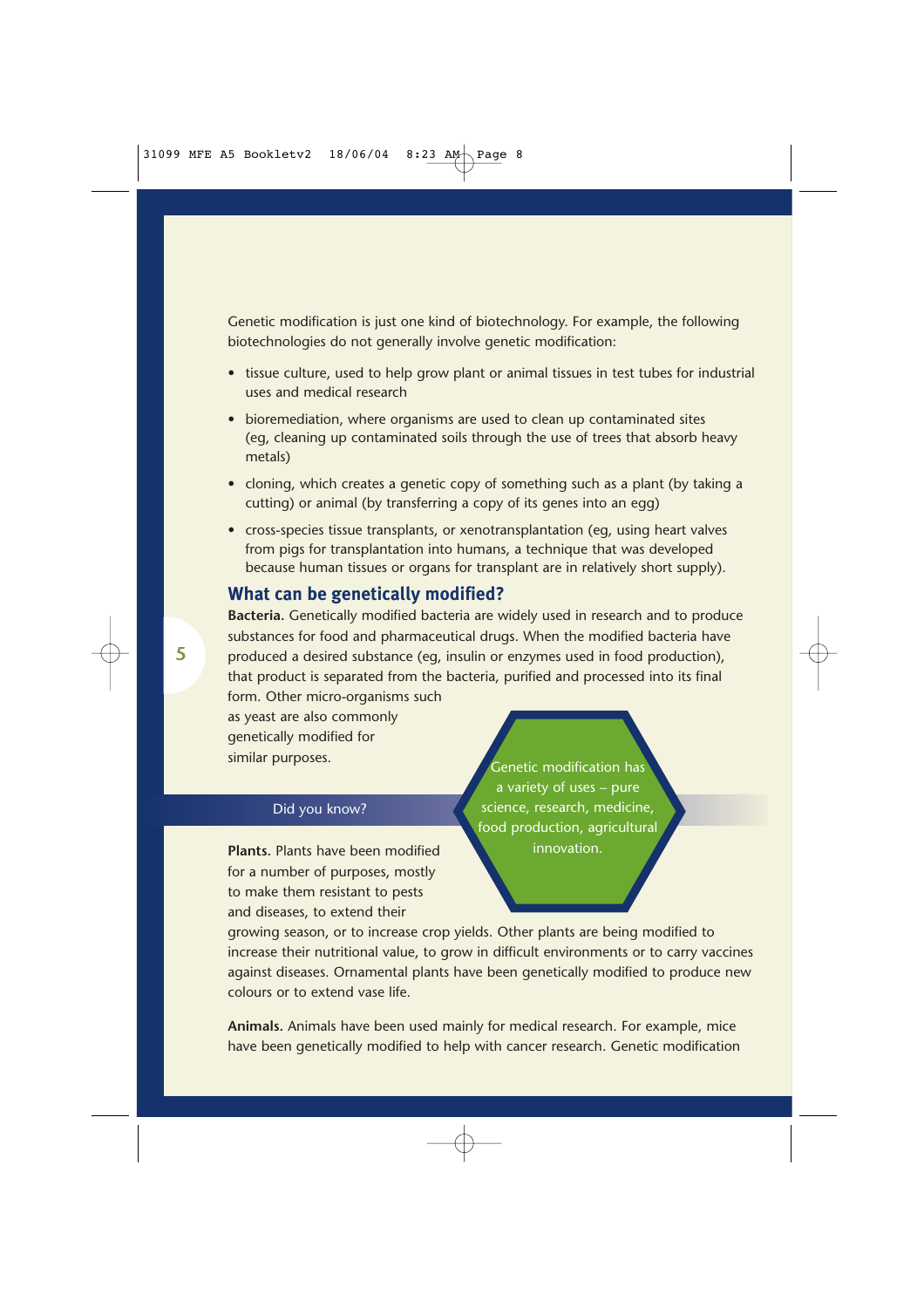could also potentially be used to improve breeding techniques or to induce cows to produce medical compounds in their milk. Some animals, such as salmon, have been genetically modified to enhance their utility as a farmable food source.

**Humans.** Genetic modification of human cells has the potential for treating diseases. One approach, gene therapy, delivers 'corrected' genes into selected cells in the body to treat diseases caused by an absence of an important gene, such as in cystic fibrosis. In these cases the genetic changes are not passed down to future generations. Research is under way to investigate the potential to modify the DNA in sperm, eggs or embryos to eliminate serious inherited diseases such as Huntington's disease. This area of research is highly controversial because of the safety and ethical issues involved.

**Genes work by coding instructions for making proteins and proteins are the chemicals that have a strong influence on biological functions.**

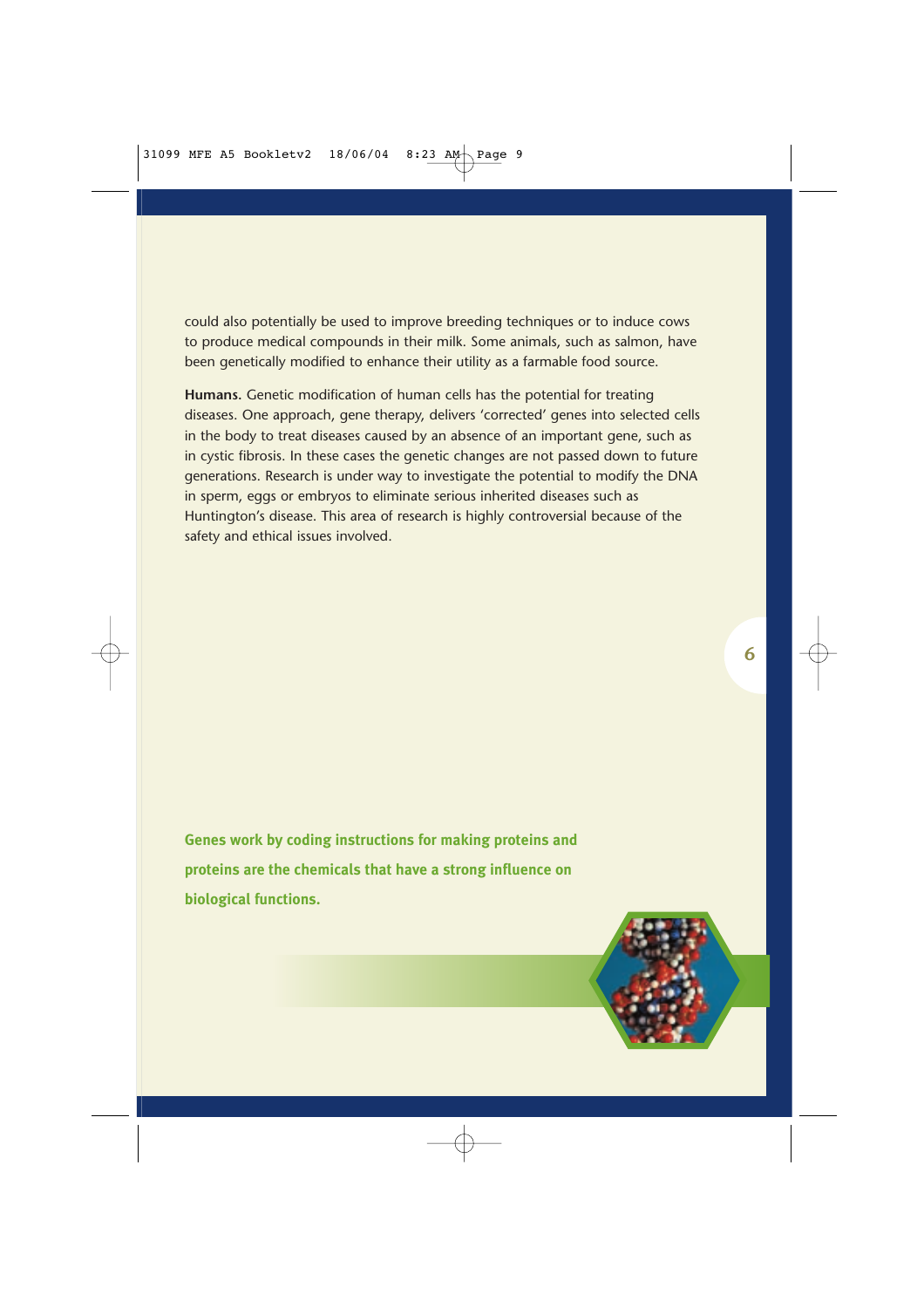#### **GENETIC MODIFICATION IN NEW ZEALAND**

The Hazardous Substances and New Organisms Act 1996 (HSNO Act) regulates research into and release of all living things that do not already exist in New Zealand, including those that are genetically modified. The HSNO Act applies to anything that can potentially grow, reproduce and be reproduced, whether or not it is also a food or a medicine.

Before any new organism (including a genetically modified organism) can be imported, developed, field tested or released into the environment, the applicant must get the approval of the Environmental Risk Management Authority (ERMA). ERMA is an independent, quasijudicial body set up specifically for this purpose, and it considers each application on a case-by-case basis, reflecting the fact that each organism is different and will therefore pose different potential risks and/or benefits (see page 17).

**What is genetic modification used for in New Zealand?** Genetic modification has been used in New Zealand and overseas since the 1970s.

**7**

**Research.** New Zealand scientists use genetic modification in the laboratory and in contained field tests to try to understand how genes work, to improve traits of plants and animals used in agriculture, to seek treatments for diseases, and to find new ways of controlling pests. Since 30 October 2003 applications can be made to conditionally release genetically modified organisms to study the effects on the New Zealand environment.

> **Medicine.** Some medicines used in New Zealand are produced from organisms genetically modified for that purpose. Genetic modification may also be used as a diagnostic tool in a laboratory. Some genetic modification research is being carried out to help us understand and treat human diseases and medical conditions such as cystic fibrosis, multiple sclerosis and cancers (see page 11).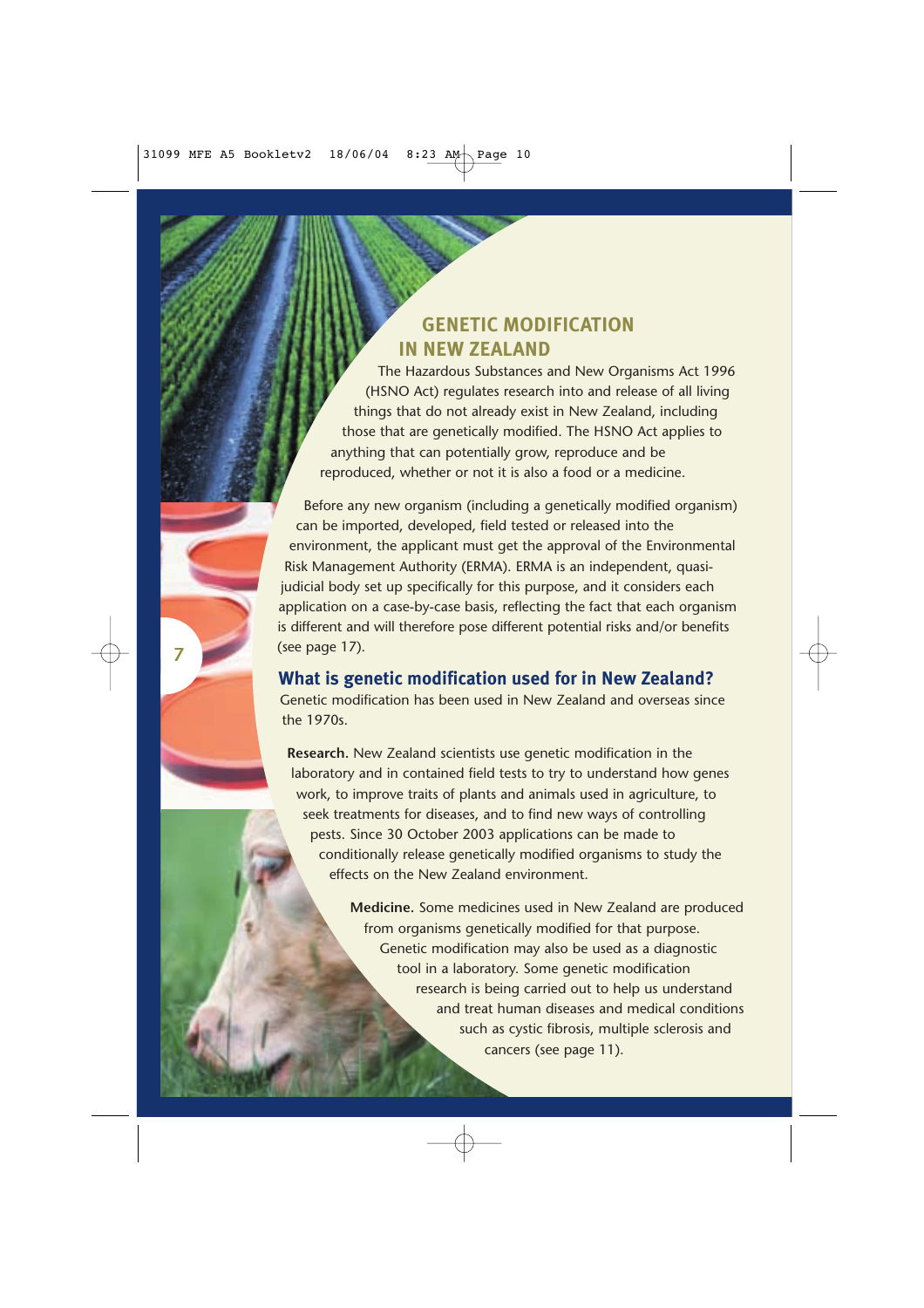**Education.** Laboratory techniques and the potential uses of genetic modification are taught as part of science-based courses at universities and other educational institutions.

**Food.** Some work is going on at the development stage involving the genetic modification of vegetables (eg, onions that are herbicide resistant and potatoes that are resistant to disease). To date, no fresh produce (fruit, vegetables, meat or milk) originating in New Zealand is genetically modified. Some processed foods may, however, contain genetically modified ingredients sourced from overseas (eg, soy or cornflour). These ingredients must be assessed for safety by Food Standards Australia New Zealand (FSANZ) before they can be used in New Zealand, and the final food product must comply with the labelling laws (see page 12).

#### **How is genetic modification controlled?**

"Genetic modification means that for the first time humans can make living things to our own design, without relying on nature. The implications are vast. Although any new technology may have its risks, this one has special features. They need to be addressed with wisdom and discernment."

Royal Commission on Genetic Modification, July 2001

The Government established the Royal Commission on Genetic Modification in May 2000 to examine issues surrounding genetic modification, hear people's views and advise on the way forward. The Royal Commission reported its findings in July 2001. Its main conclusion was that New Zealand should keep its options open. "It would be unwise", the Commission commented, "to turn our back on the potential advantages on offer, but we should proceed carefully, minimising and managing risks".

That approach was adopted by the Government and provided the basis for many of the decisions they made, including legislative changes. These decisions included:

- amending New Zealand's already rigorous laws covering genetic modification to strengthen the way they operate in managing the potential risks posed by the technology
- establishing or strengthening research programmes investigating the potential social, economic, ethical, environmental and agricultural impacts of genetic modification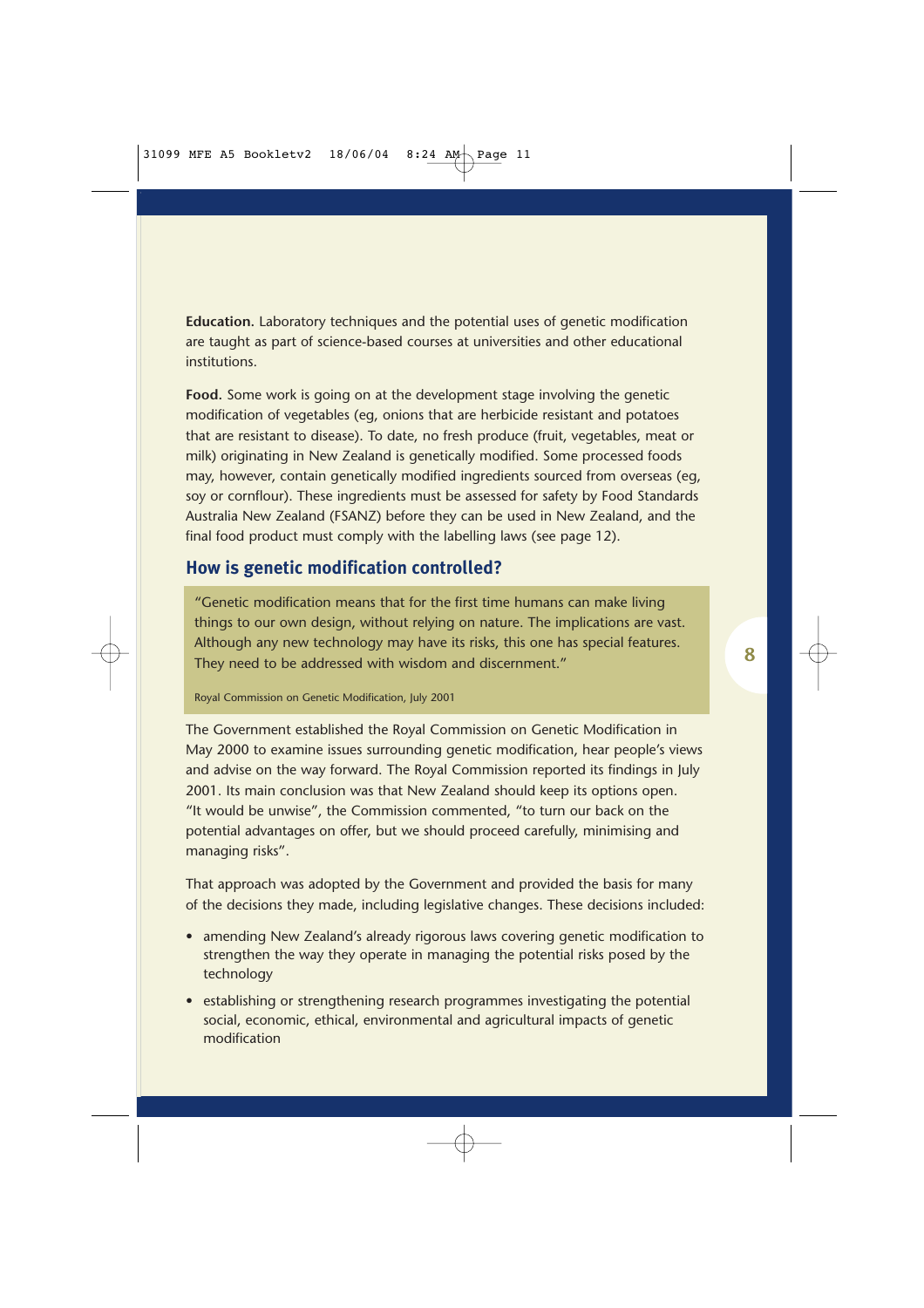- exploring ways to ensure that genetic modification and other forms of agriculture can coexist, including through the introduction of a new category of release called 'conditional release'
- ensuring the Treaty of Waitangi relationship is appropriately provided for under the Hazardous Substances and New Organisms (HSNO) Act 1996
- setting up Toi te Taiao: The Bioethics Council to advise, guide and promote dialogue on the cultural, ethical and spiritual issues associated with biotechnology
- developing a Biotechnology Strategy to ensure New Zealand keeps abreast of developments in biotechnology, including maintaining a balance between benefits and risks.

All of these changes have been completed.

A two-year restricted period (or moratorium) preventing applications for the release of genetically modified organisms was put in place in 2001 to allow time for this work to be completed. It also allowed time for research into the potential benefits of genetic modification for New Zealand and ways of more effectively managing any potential risks. The restricted period expired in October 2003.

New Zealand's laws and regulations governing genetic modification are among the most rigorous in the world, and strike a balance between protecting our health and environment and preserving opportunities for all types of production – genetically modified and non-genetically modified. Our laws regulate the importation and use of genetic modification technology and the genetic modification of plants, animals

and other living things, as well as food and medicines containing genetically modified ingredients.

Did you know?

Releasing a genetically modified organism in New Zealand without approval is illegal.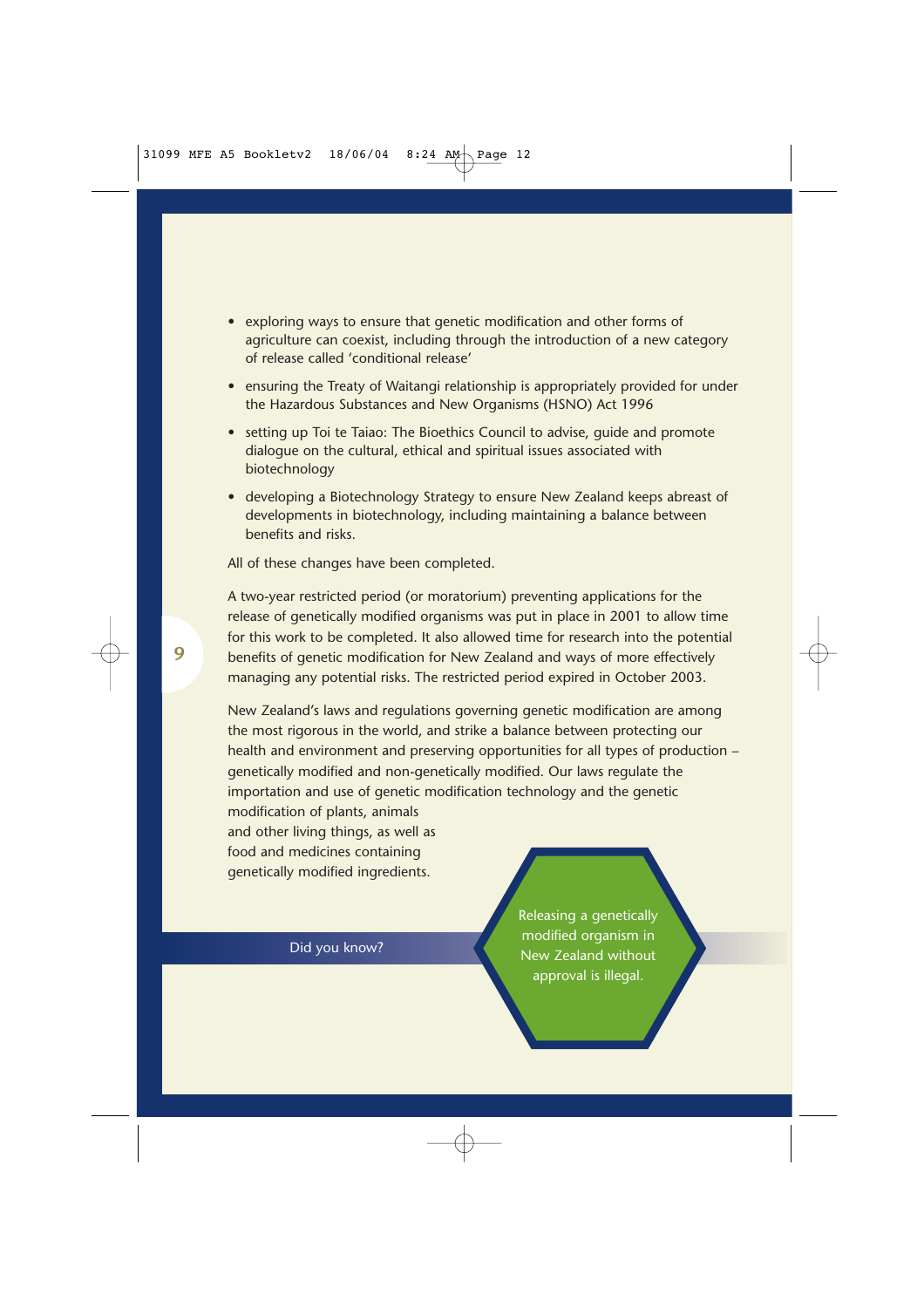Public input is an important part of this process. All applications to release a genetically modified organism or field test a genetically modified organism in containment must be publicly notified and go through a public consultation process. For more information on how to make a submission on an application, contact ERMA (see 'Where can I find out more?' page 25).

**In New Zealand you cannot import, develop, field test or release a genetically modified organism without approval from the Environmental Risk Management Authority.**

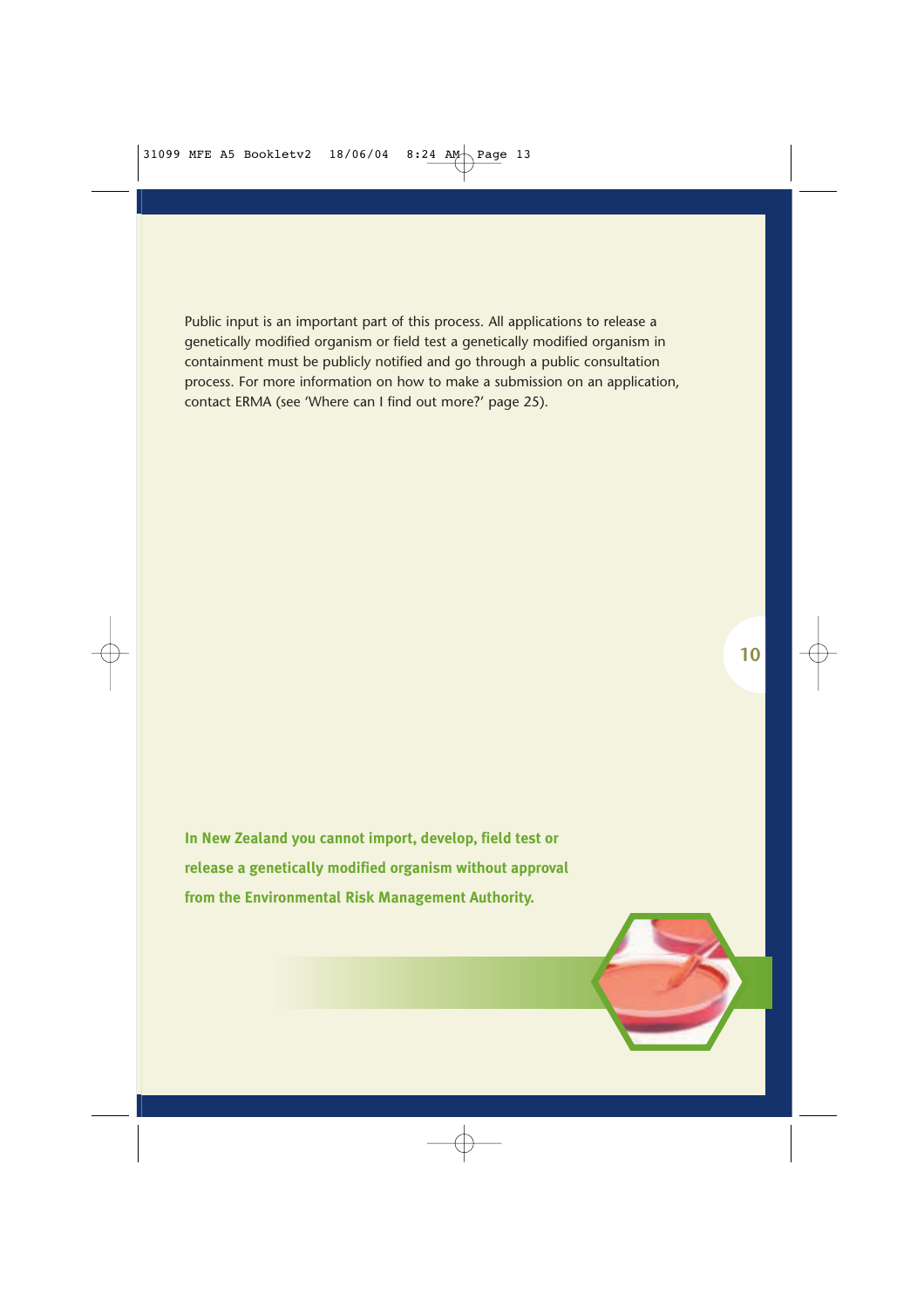#### **GENETICALLY MODIFIED MEDICINES AND FOOD**

#### **What genetically modified medicines are sold in New Zealand**

Some medicines used in New Zealand are manufactured by a process that uses a genetically modified organism. In the majority of these cases, a bacterium or yeast will be modified to enable it to produce a naturally occurring human protein. The resulting medicine (ie, the protein) will not typically contain any DNA (modified or otherwise), and the protein will be chemically very similar or identical to that normally produced in humans. In other words, while the protein is produced through a process involving genetic modification, the protein itself is not genetically modified. Up to 30 of these types of medicines, such as insulin and human growth hormones, have been approved for use in New Zealand.

Some medicines, such as vaccines, may contain live genetically modified organisms but none have yet been approved by the Environmental Risk Management Authority (ERMA) for use in New Zealand.

#### **What controls are there on medicines?**

**11**

Medicines must be approved by the Minister of Health under the Medicines Act 1981. Only then can they be distributed or sold as medicines.

Medsafe is part of the Ministry of Health and is responsible for assessing the quality and safety of all medicines before they can be used in New Zealand. This is done according to internationally agreed guidelines and standards.

> If a medicine contains a live organism that has been genetically modified, both the Minister of Health and ERMA (under the HSNO Act) must approve its use.

> > This means that if someone wants to introduce a medicine that contains a live genetically modified organism – such as certain vaccines – they must apply to both ERMA and Medsafe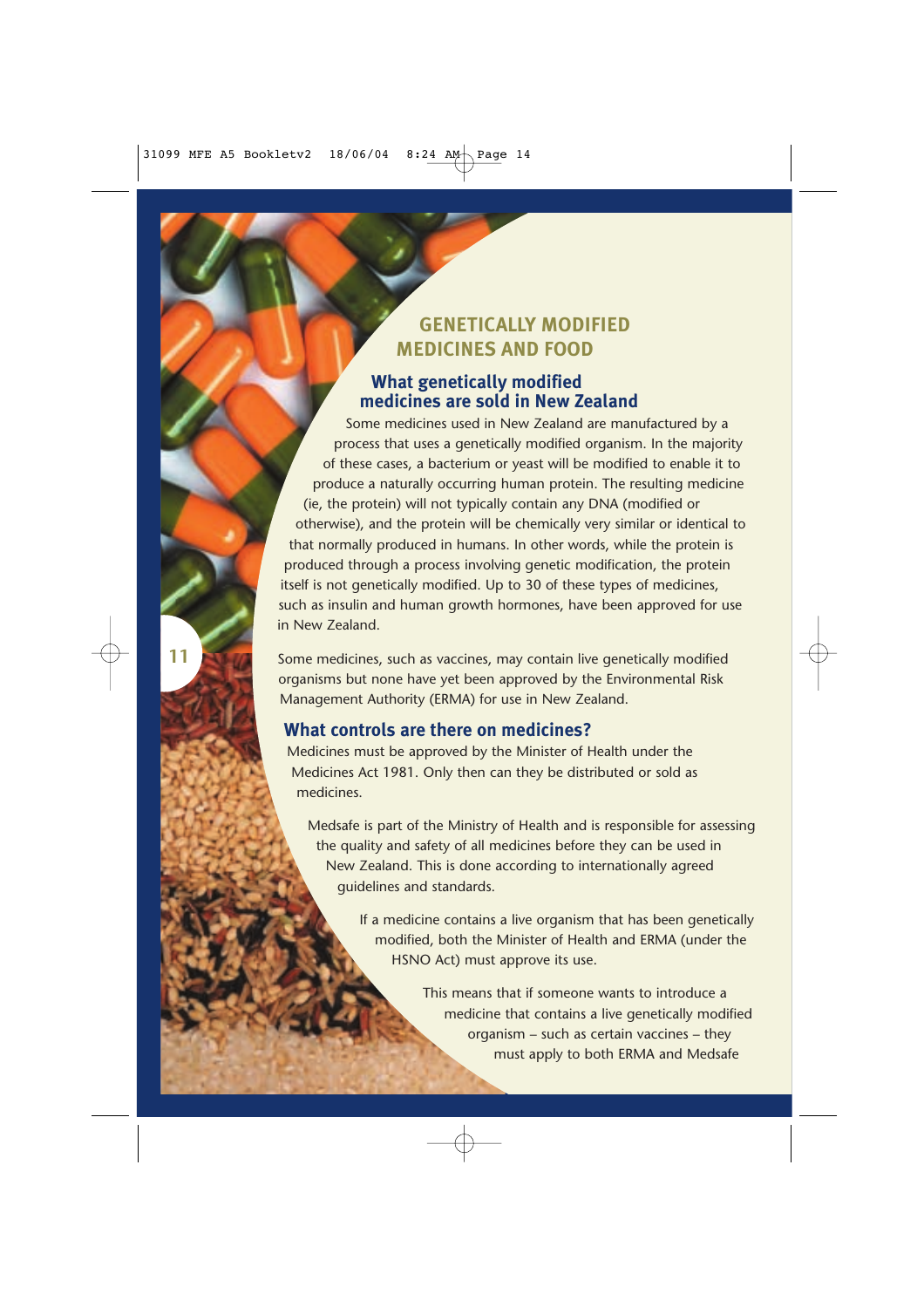to have the medicine assessed. ERMA would assess the environmental risks and Medsafe would examine its effectiveness and safety for people. If the medicine meets the criteria for 'low risk' (that is, it will not cause serious harm to humans or the environment), ERMA has the ability to delegate the decision making to Medsafe.

#### **What genetically modified foods are sold in New Zealand?**

No genetically modified crops are grown commercially in New Zealand. No fresh fruit, vegetables or meat sold in New Zealand is genetically modified. However, some processed foods may contain approved genetically modified ingredients that have been imported. For example, many soy-based products are derived from genetically modified soya beans.

#### **Processed food**

The main genetically modified crops grown overseas are soybeans, canola, corn and cotton. Some of the food ingredients that could be produced from these crops are soybean paste, canola oil and cottonseed oil. Foods derived from these genetically modified crops can be sold here only if they have been assessed for safety by Food Standards Australia New Zealand (FSANZ) and approved by the Australia New Zealand Foods Standards Council (ANZFSC), a council of Australian and New Zealand Health Ministers. You can check the label for genetically modified ingredients in canned, packaged or processed foods.

#### **What is labelled?**

There are labelling standards for genetically modified food in New Zealand. Genetically modified food must be labelled so consumers can choose whether or not to buy it.

Any food, food ingredient, food additive, food-processing aid or flavouring that contains genetically modified DNA or protein must have this fact noted on the label. If a food or ingredient has altered characteristics, this must also be on the label. For example, if an oil was made from a plant that had been genetically modified so that its oil boils at a higher temperature, the oil would have to be labelled, even though no genetically modified material would be present. A genetically modified ingredient does not have to be listed on the label when:

- it is a flavouring in the food and makes up less than 0.1 percent of that food
- an ingredient unintentionally contains genetically modified material at levels of less than 1 percent of that ingredient.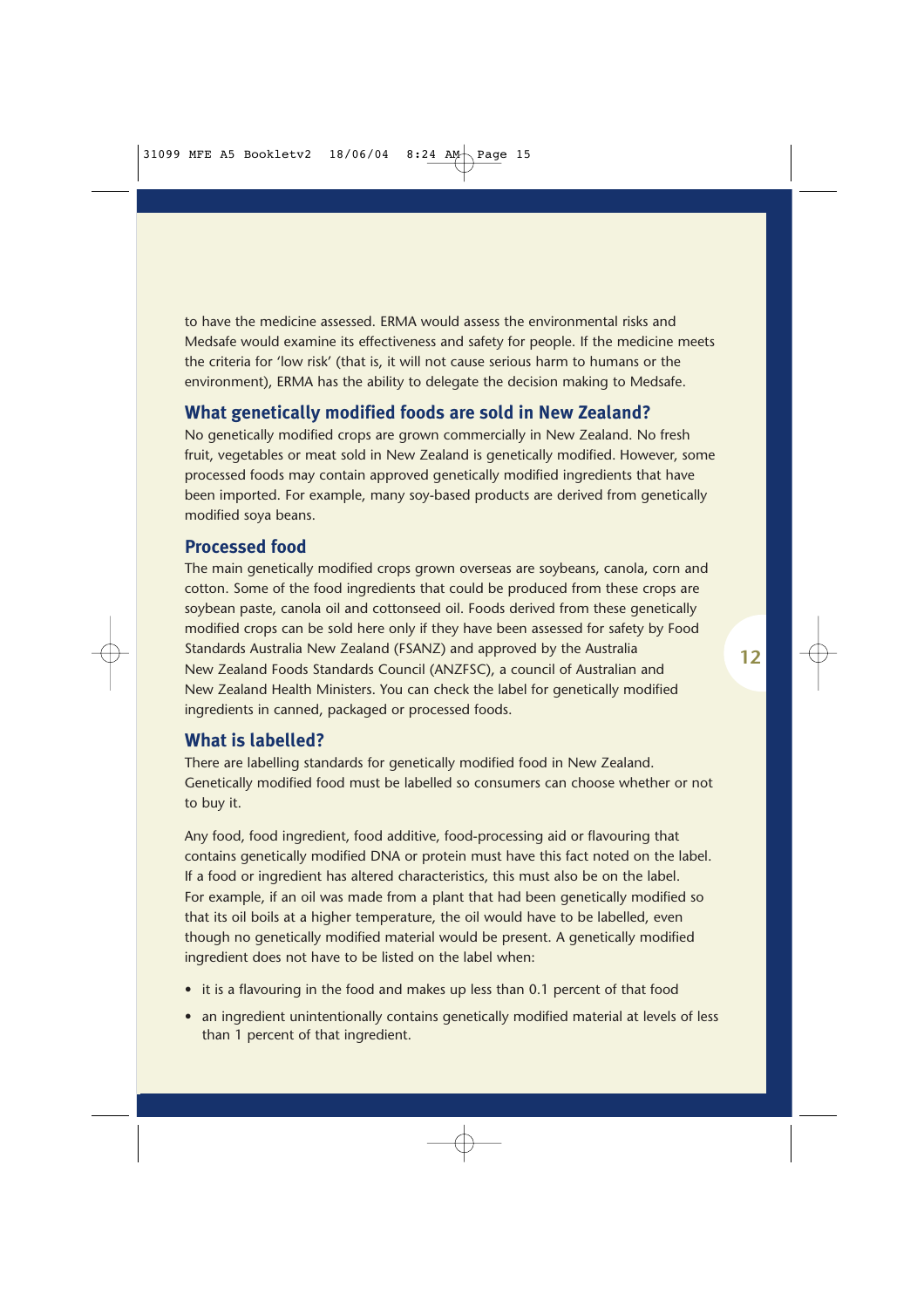Food ingredients can be processed to remove all DNA or protein, including those that have been changed by genetic modification. An example is canola oil from a genetically modified canola plant. The oil from this genetically modified canola plant can be the same as oil that comes from a canola plant that has not been modified. When food has been processed to remove all genetically modified DNA or protein, and does not have altered characteristics, the food does not need to be

labelled as GM. Meat and other products from animals that have been fed GM food are not labelled as genetically modified.

#### Did you know?

These labelling rules apply only to foods and ingredients approved for food use in New Zealand. Genetically modified material not approved for food use is not allowed at any level in food.

No fresh vegetables, fruit or meat sold in New Zealand is genetically modified.

None of the fresh meat, fruit and vegetables currently sold in New Zealand have been genetically modified. Food Standards Australia New Zealand (FSANZ) would have to assess any such foods for safety before they could be available for consumption here. They would also have to be labelled as being genetically modified.

#### **Safety assessment**

No genetically modified food or food ingredient will be allowed on to the New Zealand market unless it has gone through the FSANZ safety assessment process. Information about this process can be found on FSANZ's website (see page 25).

If a genetically modified food is considered safe, FSANZ advises the Australia New Zealand Foods Standards Council which must give formal approval before it can be sold or used as a food. Our Minister of Health is on the Australia New Zealand Foods Standards Council. If a food that is also a living organism (eg, a genetically modified tomato) were ever released in New Zealand, it would need approval from ERMA as well.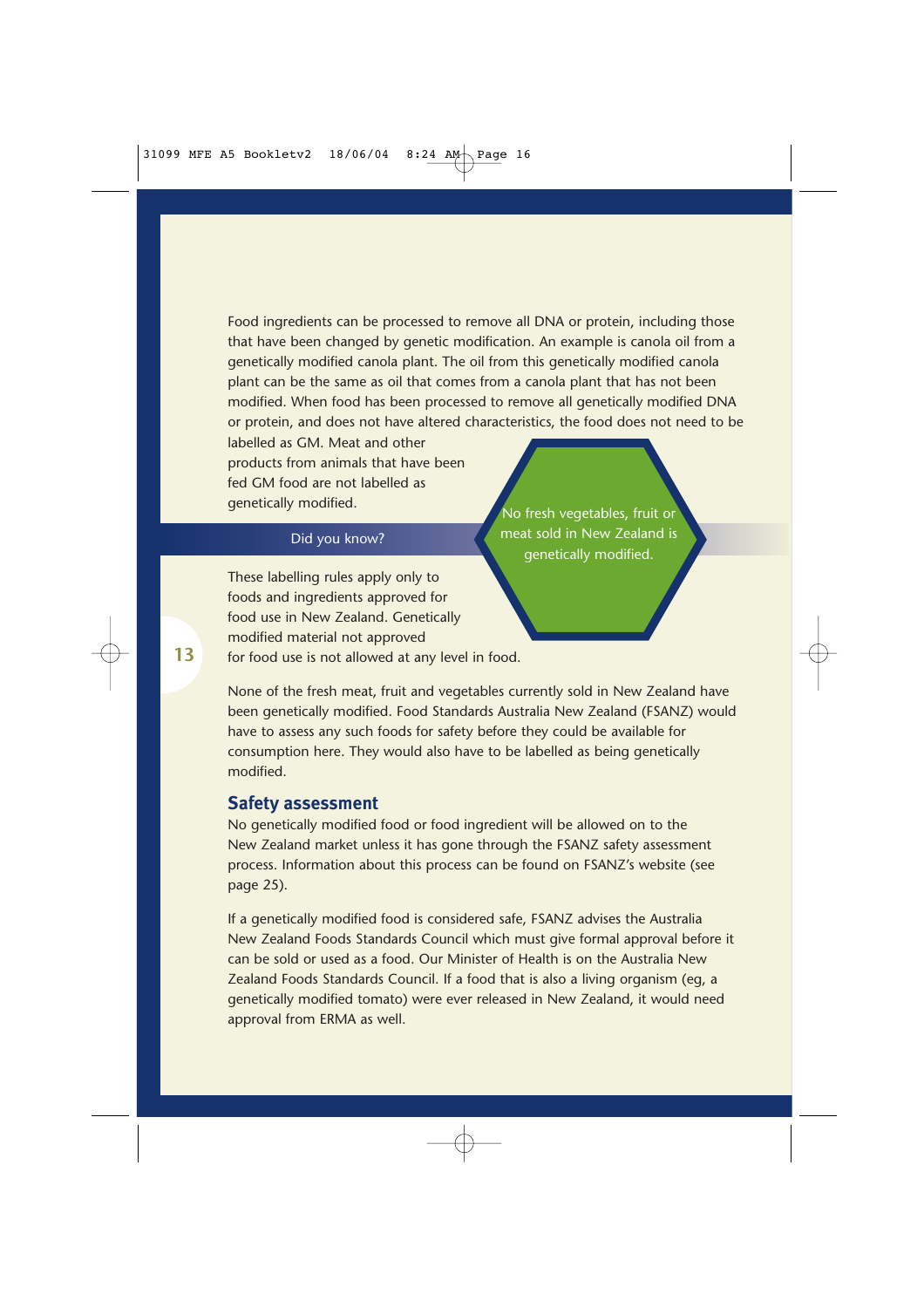#### **Food in restaurants and takeaways**

As with all food items, there are no labelling requirements for foods prepared in restaurants, as takeaways or at supermarkets. If you want to know whether foods sold in these places contain genetically modified ingredients you can ask.

**Foods containing genetically modified DNA or protein, or that have altered characteristics, must be labelled 'genetically modified'.**

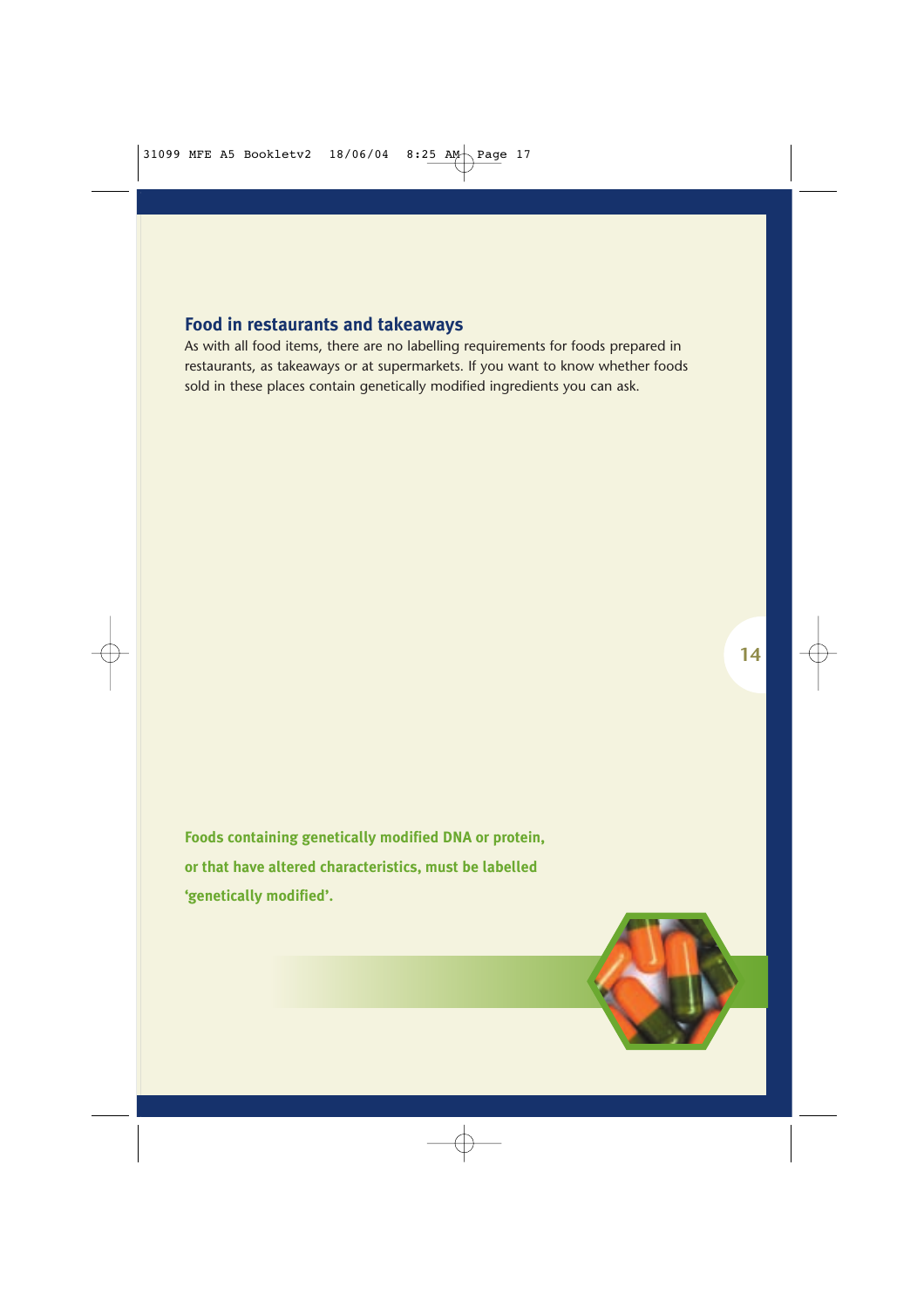#### **SPIRITUAL, CULTURAL AND ETHICAL ISSUES IN GENETIC MODIFICATION**

The science of genetic modification has opened up new knowledge about medicine, environmental management and food production. However, this is a controversial area of science. Some people argue that it would be unethical not to use the tools genetic science has provided us, but to others this ability to move genes around is unnatural.

The Royal Commission on Genetic Modification recognised the significance of the cultural, ethical and spiritual aspects of biotechnology in general. It suggested that Toi te Taiao: The Bioethics Council be established to provide advice and promote ongoing dialogue among New Zealanders on the issues. The Government agreed with this approach and the Council was established in December 2003.

The Bioethics Council's role is to promote public dialogue on issues in current and future biotechnology research and development that have significant cultural, ethical and spiritual dimensions. It is to use the results of that dialogue as a basis for its advice to Government. Government departments may draw on the Bioethics Council's advice in developing policies on biotechnology. The Environmental Risk Management Authority (ERMA) can take the findings of the Bioethics Council into account when making its decisions (see p17).

The Royal Commissioners also recommended that the Hazardous Substances and New Organisms (HSNO) Act 1996 be amended to give effect to the principles of the Treaty of Waitangi. As a result, the legislation has been amended to give greater recognition to the knowledge and experience of Maori values by those involved in the decision making process on new organisms, including genetically modified organisms. It does this by adding knowledge of the Treaty of Waitangi and tikanga Maori to the range of expertise and experience the Minister considers when appointing members to the Authority.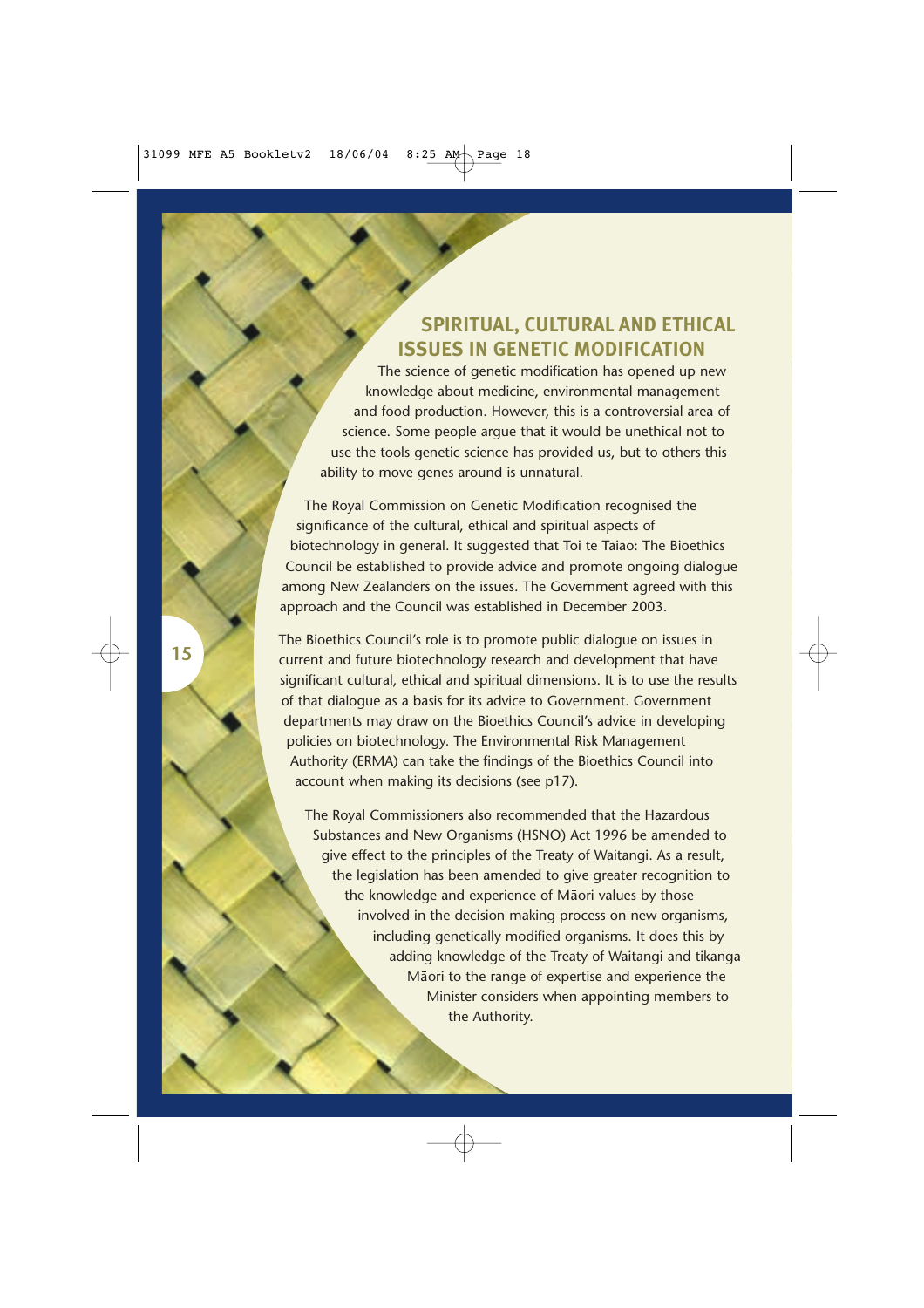As well, Nga Kaihautu Tikanga Taiao (the body that advises ERMA on Maori issues) is given a statutory basis within the Act. Previously there was no requirement in law for the Authority to have a Maori advisory committee. Now this has been changed to make it mandatory.

The Government is also encouraging a series of initiatives aimed at establishing better lines of communication between Maori and potential applicants for new organisms research. These include initiatives to improve the engagement of Maori early on in the development of research programmes that may lead to an application to ERMA, and extending work already underway on developing a network of Maori representatives on the Institutional Biological Safety Committees.

#### **Protection of taonga**

When applications for the release of genetically modified organisms in New Zealand are considered by ERMA, the HSNO Act requires the Authority to take into account the relationship Maori and their culture and traditions have with their ancestral lands, water, sites, wahi tapu, flora and fauna and other taonga. This means that ERMA must assess the potential impact of the organism on indigenous plants and animals — as well as introduced ones — that are valued by iwi and hapu. In doing so, it draws on the expertise of Nga Kaihautu Tikanga Taiao. Maori members of Institutional Biological Safety Committees have a similar role in decision making on applications that meet the low-risk criteria of the Act.

**The HSNO Act also requires that ERMA consider the principles of the Treaty of Waitangi when making decisions on applications.**

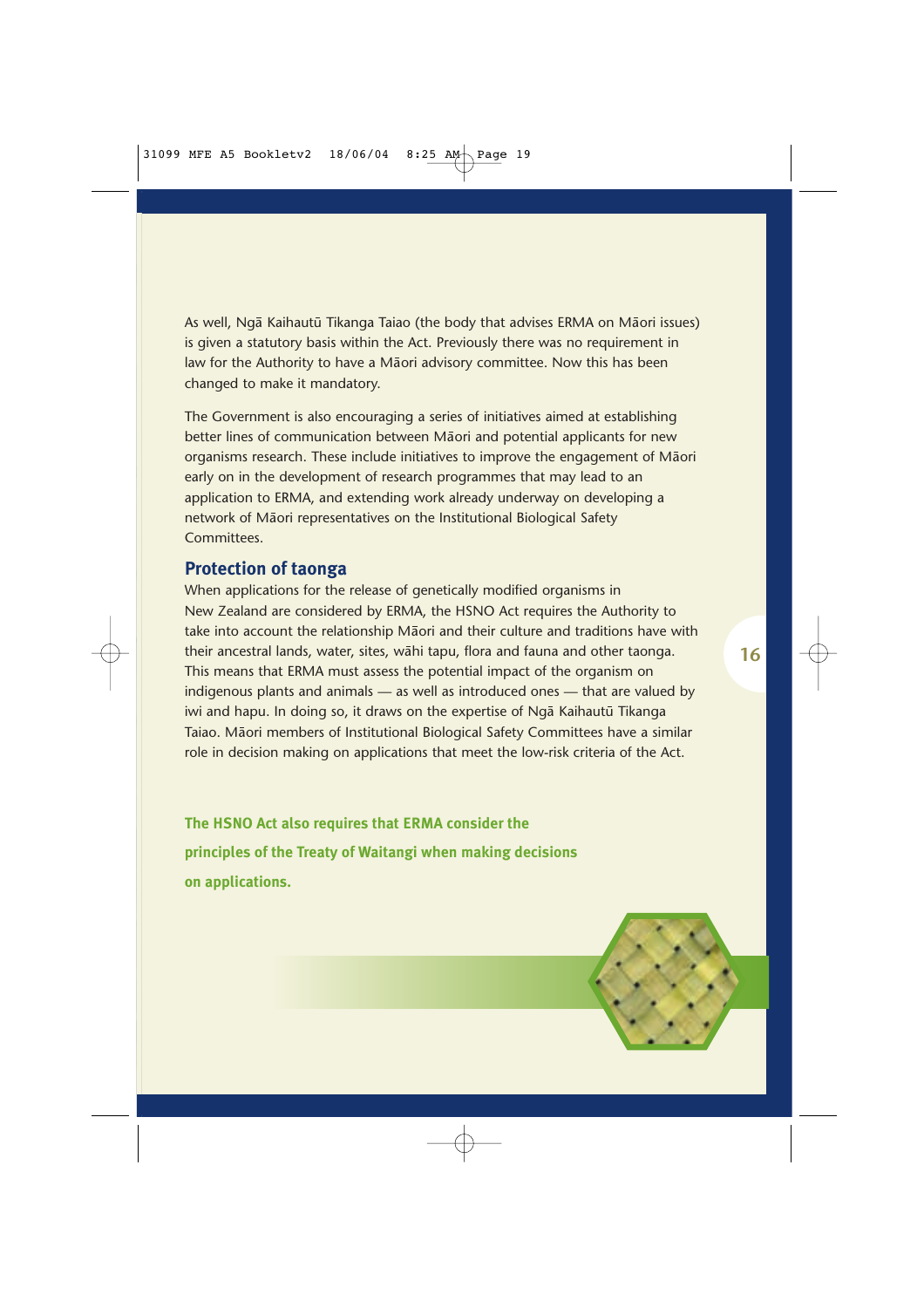### **WHAT APPLICATIONS CAN BE MADE TO ERMA?**

#### **Laboratory research and contained field tests**

Research is the main use of genetic modification in New Zealand. Scientists are trying to:

- understand how genes work
- develop resistance to diseases and pests in plants and animals
- improve plant and animal breeding techniques
- modify plants and animals to produce medical products
- identify genetic variation in endangered and other native species.

Some research is focused on finding ways to better control pests such as possums, to protect native animals and plants and control bovine tuberculosis. Other New Zealand research is aimed at improving crops (eg, to modify pine trees to produce more wood and less pollen, or to produce potatoes that are disease resistant). There is also research into the genetic modification of crops that are neither food nor medicines, such as changing flower colour in ornamental flowers.

#### **Getting approval to use genetically modified organisms in research**

The Hazardous Substances and New Organisms Act 1996 (HSNO Act) requires that anyone who wants to conduct research involving genetic modification must obtain approval. Approval is also required for the release of any living organisms that do not already exist in New Zealand, including any genetically modified organisms.

> Research using genetically modified organisms must have approval from Environmental Risk Management Authority (ERMA). In certain cases where approval is sought for an application that meets 'low risk' criteria, ERMA may delegate authority to an Institutional Biological Safety Committee (a special committee within a research organisation) to assess the application. This may include research that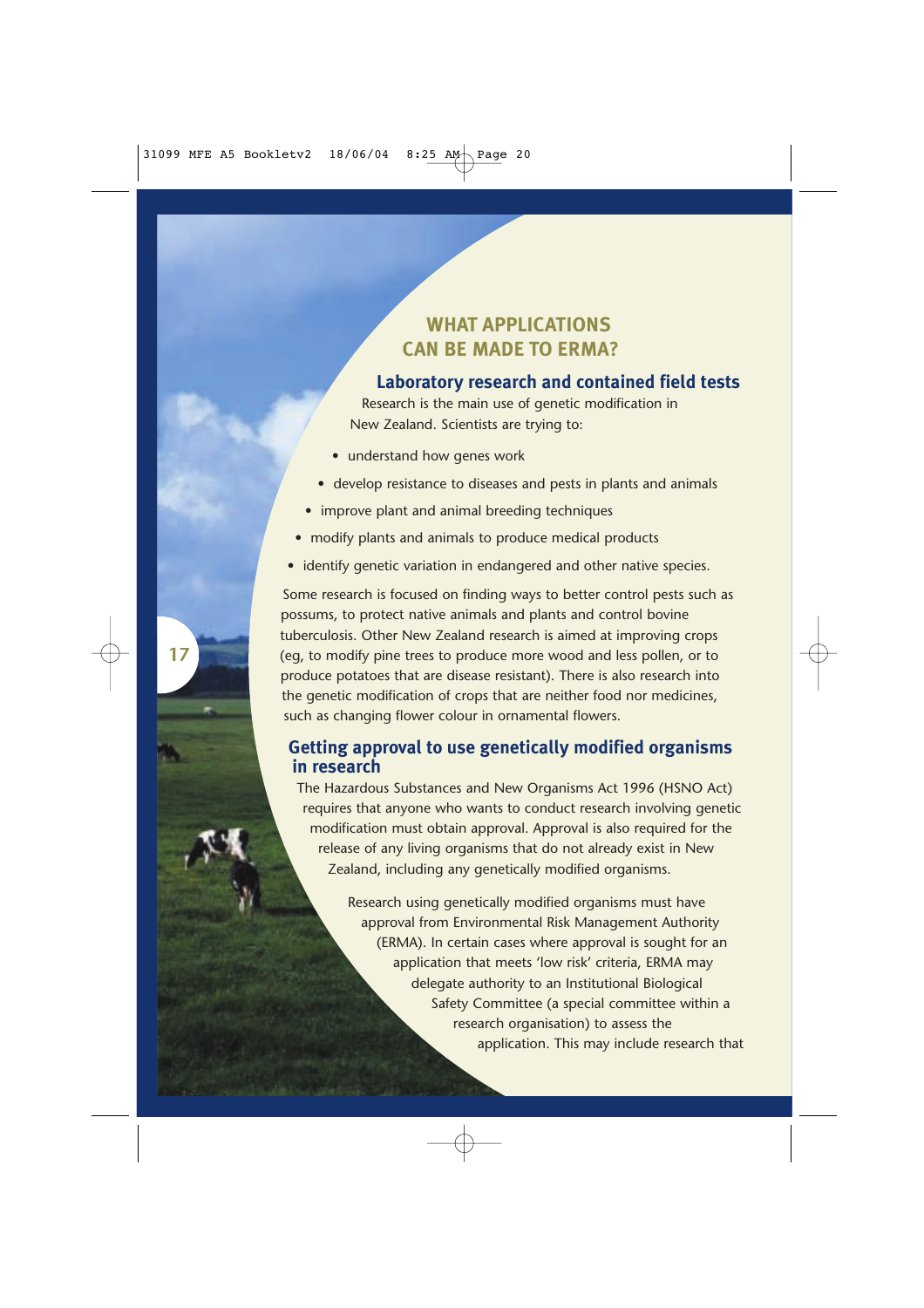involves experiments with certain types of organism such as microbes that do not cause disease. The laboratory research is subject to strict controls. The Act requires that an approval for genetic modification can only be given if strict controls are in place to prevent the organism escaping or causing harm to those who handle the organism. Laboratories must meet a certain level of containment before they can undertake certain types of research. The Ministry of Agriculture and Forestry (MAF) inspects research facilities to make sure the organisms are properly contained and the controls are being followed. An Animal Ethics Committee must also approve any research involving animals under the Animal Welfare Act.

Sometimes, research needs to move outside the laboratory; for example, to see how the organism would behave in conditions similar to those in which it might eventually be released. However, these field tests are not always intended to lead to general release or commercial use — a field test can be the end point of an experiment. When genetic research outside the lab is proposed, reasons need to be given why laboratory or non-genetic modification methods cannot be used.

#### **What are the controls on field tests?**

Field testing does not mean that a genetically modified organism is simply let out into the nearest paddock. The HSNO Act requires strict conditions to be placed on the field test to reduce any potential risks to humans, our environment, plants or animals. The genetically modified plants or animals are not allowed to escape or to be released outside of the trial area, access to the facility must be restricted and scientists must ensure that 'heritable material' (eg, seeds or cuttings) from plants does not escape from the field test site. All field tests must be inspected and monitored on a regular basis to make sure these requirements are being met.

Here is an example of the requirements for a contained field test of genetically modified pine trees.

- Trees taken from the secured laboratory for the field test are counted before and after planting in a securely enclosed field.
- Limits are placed on the numbers of trees planted in the test.
- Plants are carried from the secured laboratory to the contained field test site in closed, crush-proof packaging.
- Trees are destroyed at a maximum age of six years or sooner if they start producing pine cones.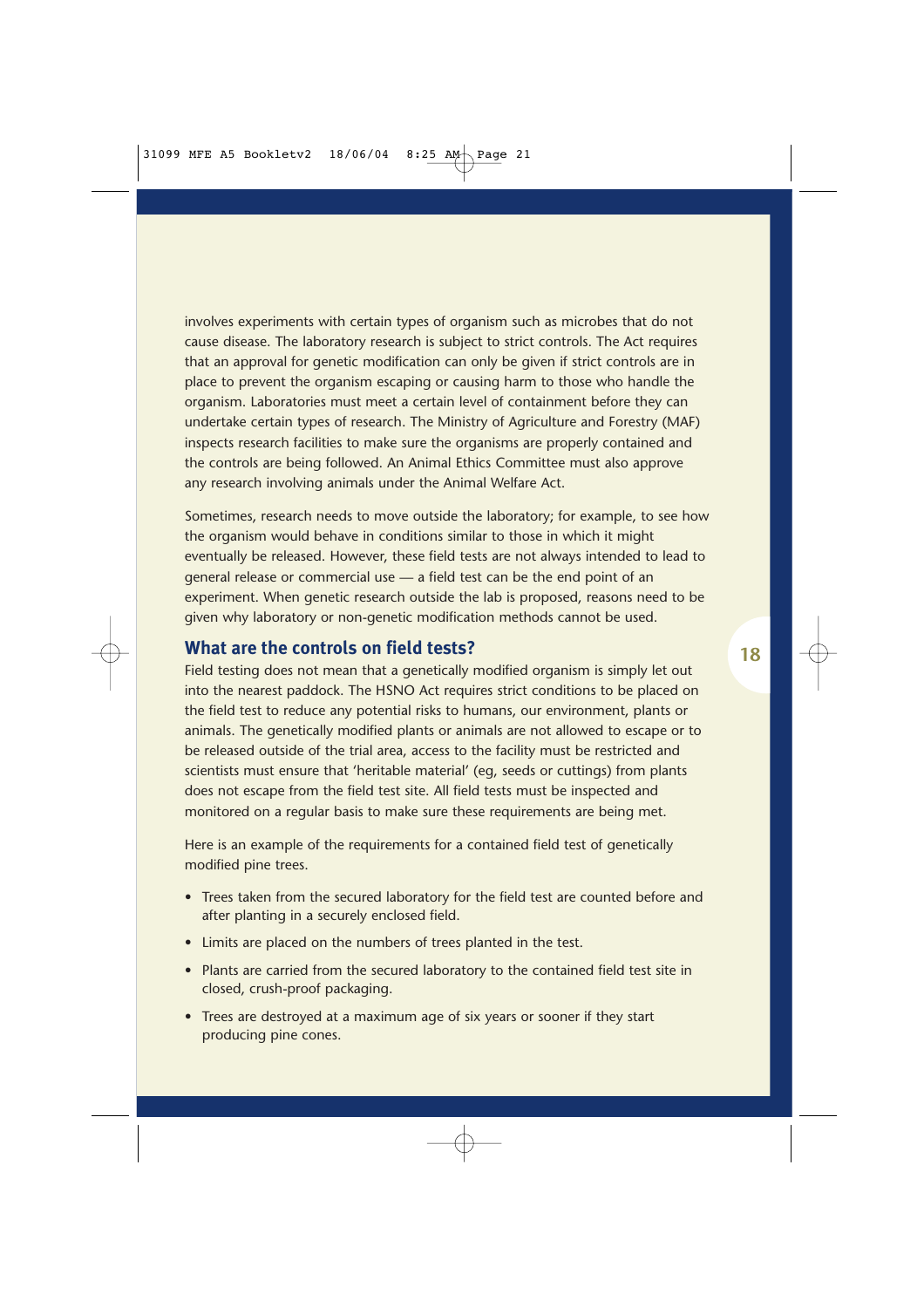- A few trees are allowed to grow beyond this age in which case all their male cones are removed before they shed pollen. Up to 10 female cones per tree are allowed to remain, until they reach a certain maturity stage.
- All reproductive structures (cones) removed from the tree are transported back to the secure laboratory in a secure container and destroyed when no longer required.
- Trees no longer needed for the research are destroyed.
- The site has a security fence, and a record is kept of all people with access to the site.

#### **Conditional and full release**

The HSNO Act also provides for the release of new organisms, including genetically modified organisms, into the wider environment. In considering a new organism for release, ERMA must first decide whether or not the organism would be likely to have any significant effect on the environment or human health and safety, taking into account any conditions that could be placed on the release. ERMA must decline an application if it fails to meet these minimum requirements. ERMA then looks at any potential economic and other benefits and weighs these up against the risks. This cost/benefit analysis provides a basis for the final decision on whether or not an organism should be released.

There are two types of release approvals under the HSNO Act:

- conditional release
- full release.

#### **Conditional release**

After carrying out their assessment, ERMA can approve an organism for release subject to certain conditions. In the case of crops, these conditions might include restrictions on where the genetically modified crop can be grown, compulsory buffer zones between the modified crop and conventional crops, regulations on the planting (and therefore flowering) time, or controls on how the crop is harvested and processed.

In the case of genetically modified animals, conditions could include a limit on the number of released organisms, high-security fencing and requirements for disposing of wastes.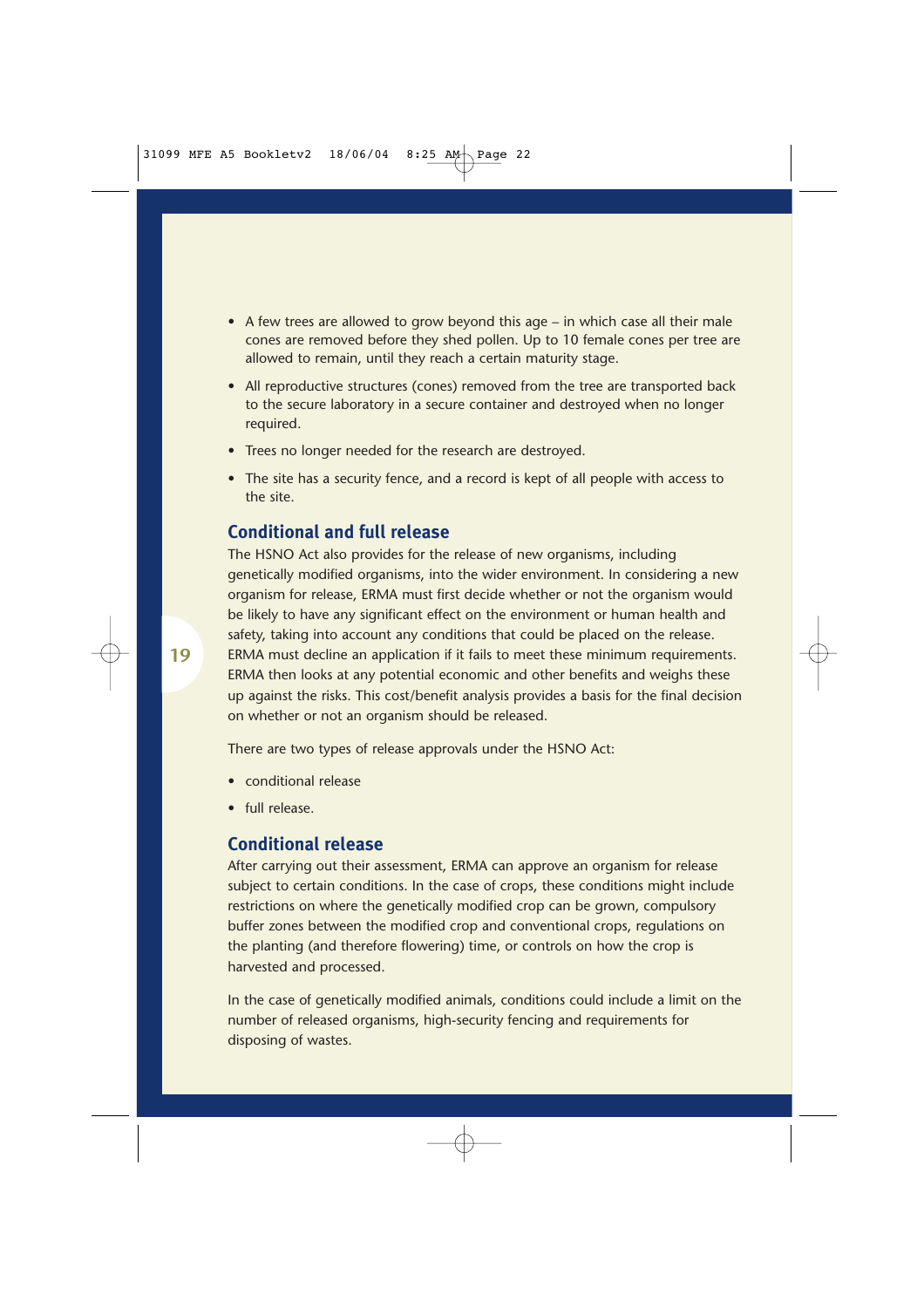Conditional release may be for commercial purposes, but may also be part of the development of a genetically modified organism. For example, scientists may need to know how a modified organism behaves and performs in the wider environment and in a variety of situations — something that is not always possible in a more confined field test setting.

The Ministry of Agriculture and Forestry is the agency that will enforce compliance with conditions laid down by ERMA.

#### **Full release**

Where ERMA sees that a new organism has no potential risks that need to be managed by the imposition of conditions, it may grant a full release. At that stage, the organism is no longer considered new to New Zealand and is no longer subject to the Hazardous Substances and New Organisms Act, which means it can be grown, used or held anywhere in New Zealand.

In summary, ERMA can only approve an application for conditional or full release when:



- (a) It has complete information about the environmental, public health, economic and social impacts of the genetically modified organism; **and**
- (b) release of the genetically modified organism meets strict environmental and public health standards set out in law; **and**
- (c) the benefits of the application outweigh the risks.

ERMA's decision to approve or decline an application can be appealed to the High Court. If the application goes ahead, conditions are monitored, enforced and amended as necessary by the Ministry of Agriculture and Forestry and ERMA.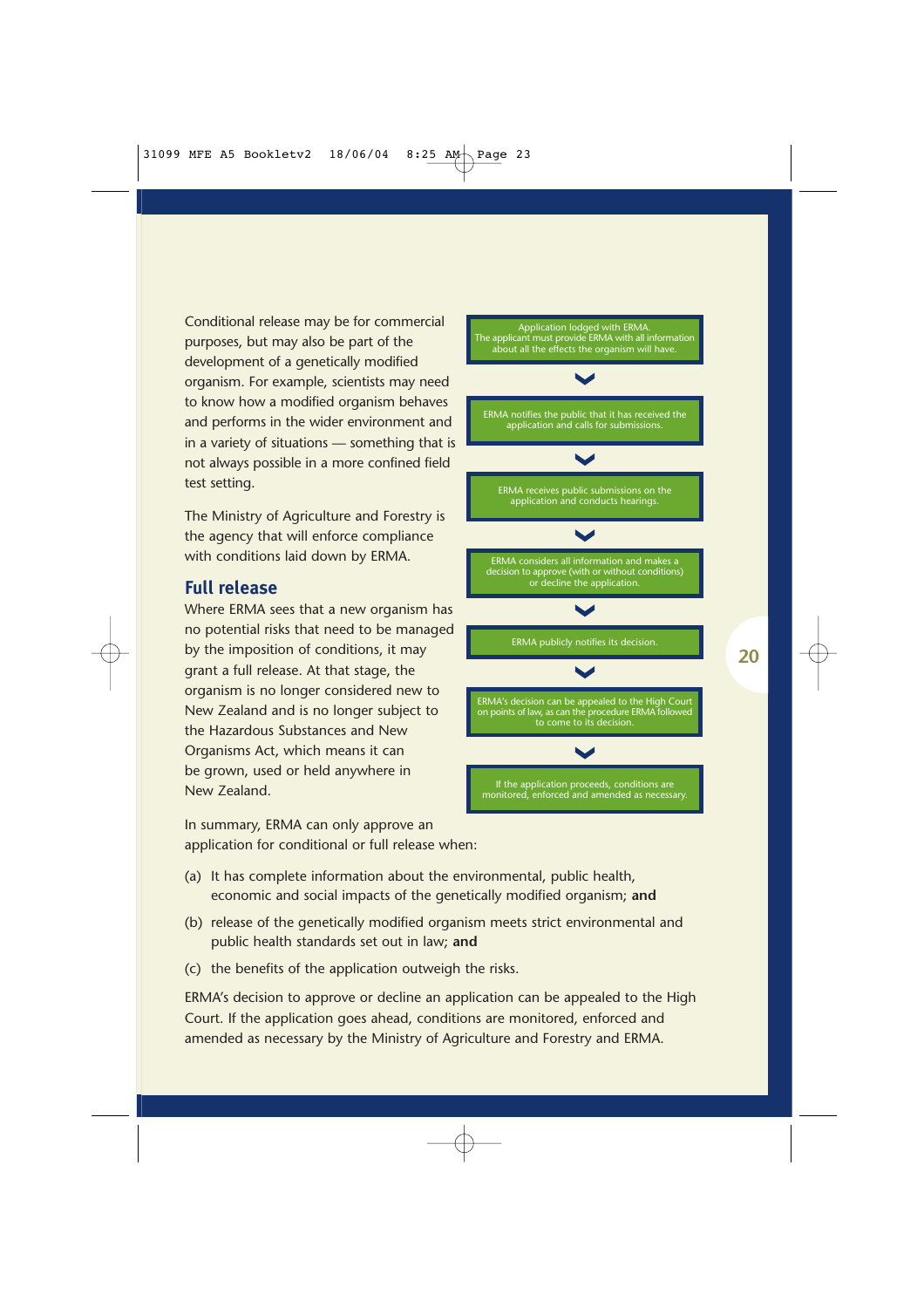#### **WHO MAKES THE DECISION ABOUT APPLICATIONS?**

The Environmental Risk Management Authority (ERMA) is responsible for regulating all research, importation, development, field testing and release of genetically modified organisms. Its assessment process is public, and public hearings must be held on any applications to field test or release a genetically modified organism, except for some low-risk medicines and veterinary medicines. ERMA is an independent Crown agency established under the HSNO Act.

Food Standards Australia New Zealand (FSANZ) is the agency that develops food standards for both Australia and New Zealand, emphasising the protection of public health and safety. The final approving body for standards developed by FSANZ is the Australia New Zealand Food Standards Council (ANZFSC), which is made up of the New Zealand Minister of Health and the Australian Commonwealth, state and territory Ministers of Health.

**21**

The New Zealand Food Safety Authority (NZFSA) protects and promotes public health and safety and facilitates access to markets for New Zealand food and food-related products. It administers the Food Act 1981, and in that role oversees standards for the safety, labelling and composition of food sold in New Zealand, including imported food and food ingredients produced using genetic modification.

Medsafe is the unit of the New Zealand Ministry of Health which approves medical products for distribution and regulates products used for therapeutic purposes. It both approves products before they are put on the market in this country and monitors their safety afterwards.

> Decisions on low-risk genetic research are made by the Institutional Biological Safety Committees (IBSCs) in the university or research centre concerned. IBSCs usually consist of members of the institution where the research would be undertaken and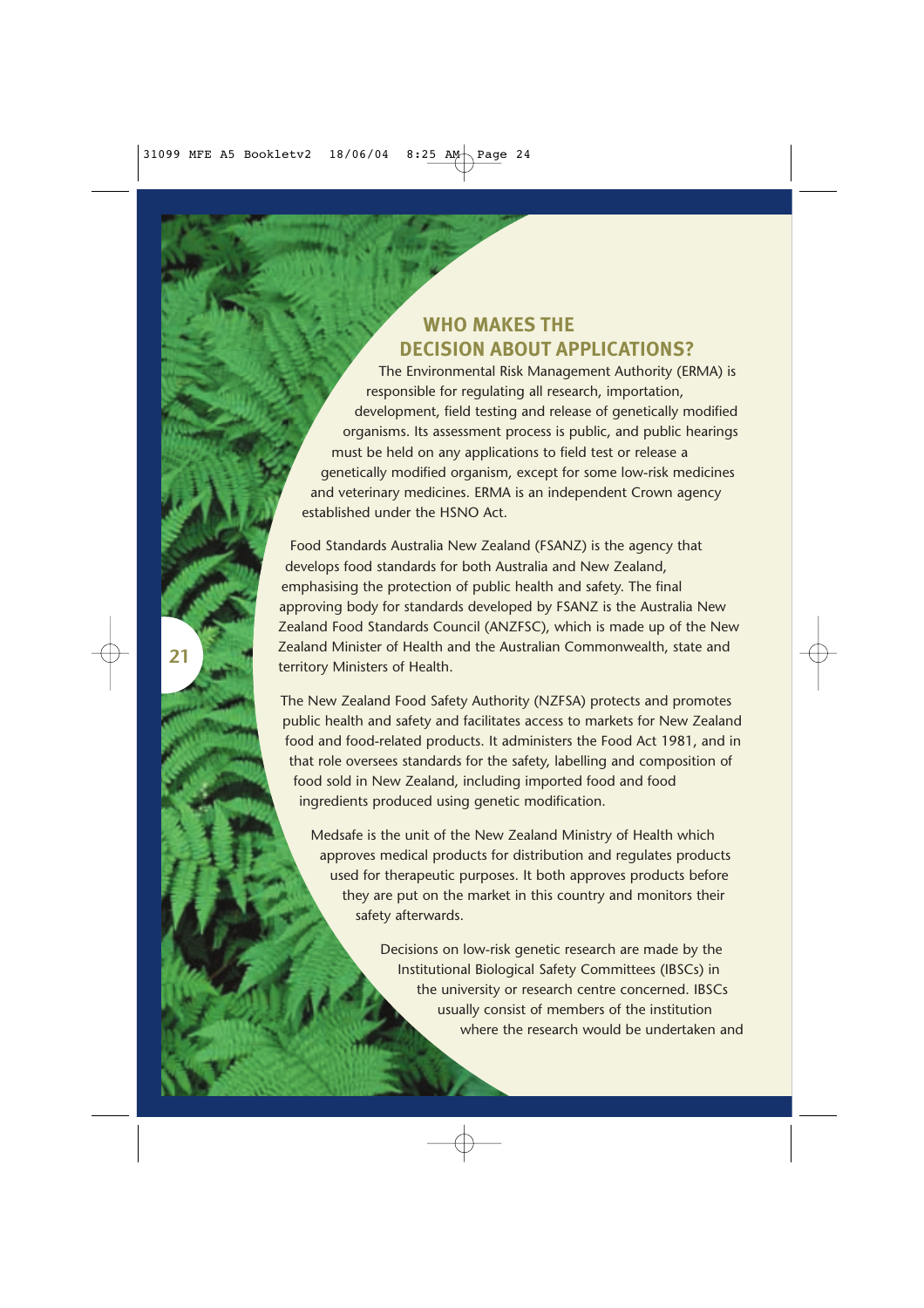members of the community in which the institution is situated, including a Maori representative. IBSCs have delegated authority from ERMA and must follow ERMA's rules. IBSCs are regularly audited by ERMA to check that they are following the correct procedures.

The Ministry of Agriculture and Forestry (MAF) enforces compliance with the conditions for genetically modified organisms imposed by ERMA on approved field tests and conditional release applications. It also inspects laboratories doing GM work to make sure they are secure and have the proper approvals. MAF is responsible for ensuring importers comply with both the HSNO and the Biosecurity Acts. MAF also has other responsibilities under the Biosecurity Act and for checking that the unapproved release of new organisms does not take place.

The Ministry for the Environment advises the Government on environmental laws and policies, including managing the risks of introducing new organisms. It is responsible for the management and maintenance of the Hazardous Substances and New Organisms Act 1996.

**MAF also has other responsibilities under the Biosecurity Act and for checking that the unapproved release of new organisms does not take place.**

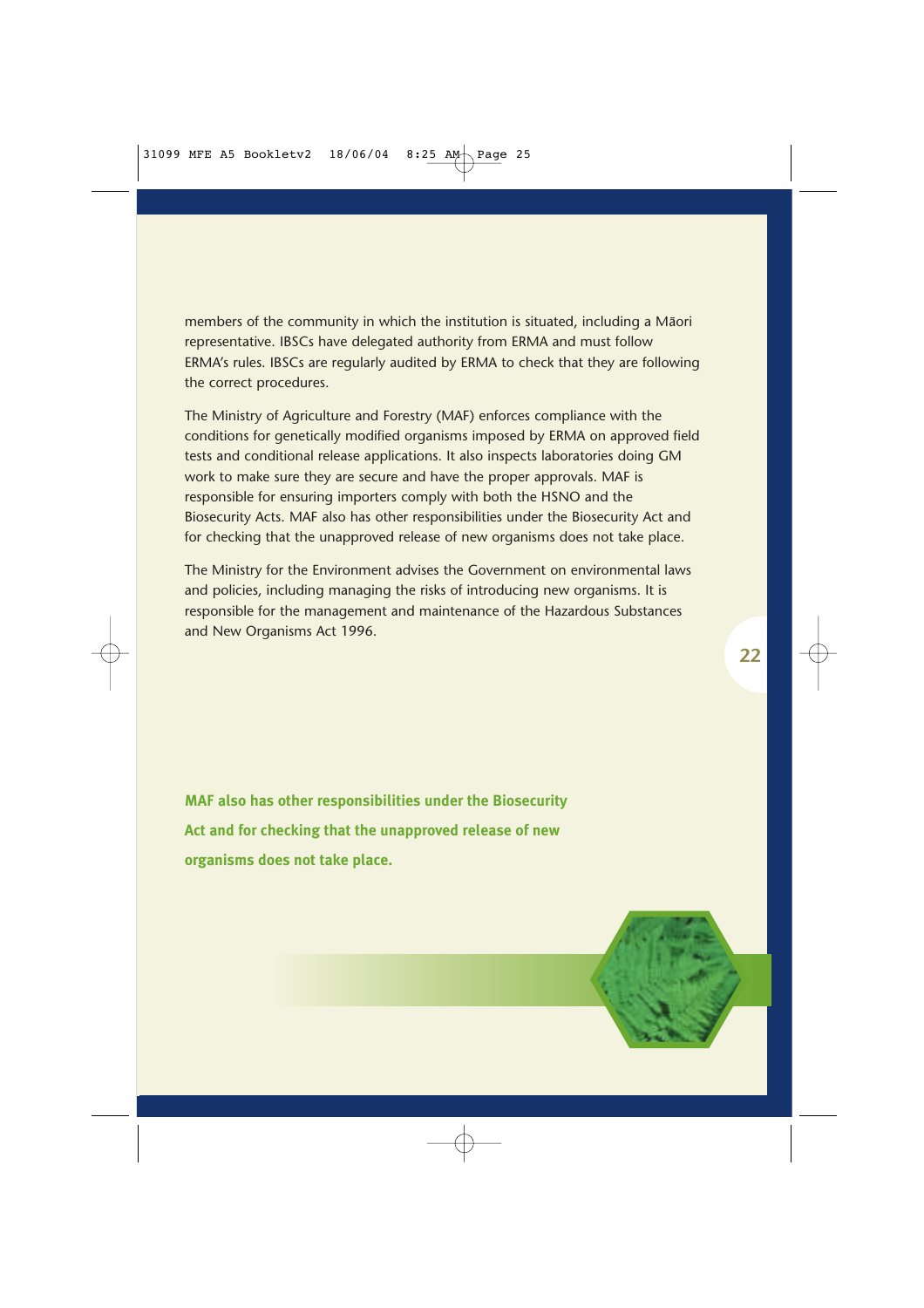# **IMPORTANT THINGS ABOUT 51**

**Genetic modification (GM) involves moving, inserting or deleting genes (the part of the cell that determines individual characteristics) within or between species. 2**

**23**

**GM in New Zealand is strictly controlled through the Environmental Risk Management Authority (ERMA). ERMA operates under strict laws, in line with the Government's cautious approach to GM. It considers each application on its merits and can approve an application only if benefits outweigh risks.**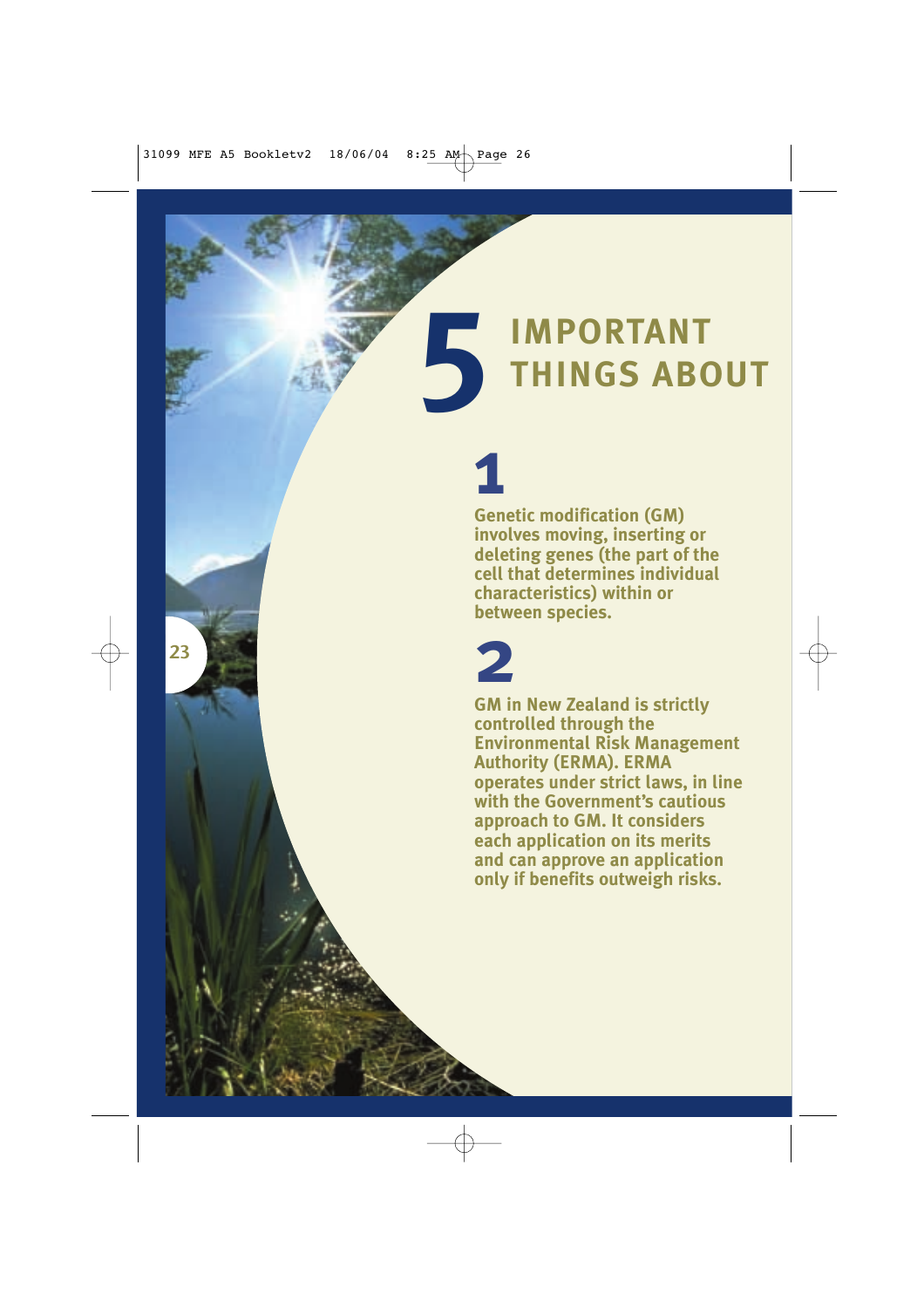## **GENETIC MODIFICATION**

**The GM rules are designed to allow New Zealanders to enjoy the opportunities of organic and conventional agriculture, while at the same time not closing the door to the contribution that GM may make to our way of life (especially medicinal and therapeutic).**

**4**

**3**

**GM is used in New Zealand for research and education, with much of the research being medical (eg, investigating treatments for multiple sclerosis or cystic fibrosis).**

# **5**

**Any food that is genetically modified or contains genetically modified material must be approved as safe by Foods Standards Australia New Zealand and must be clearly labelled.**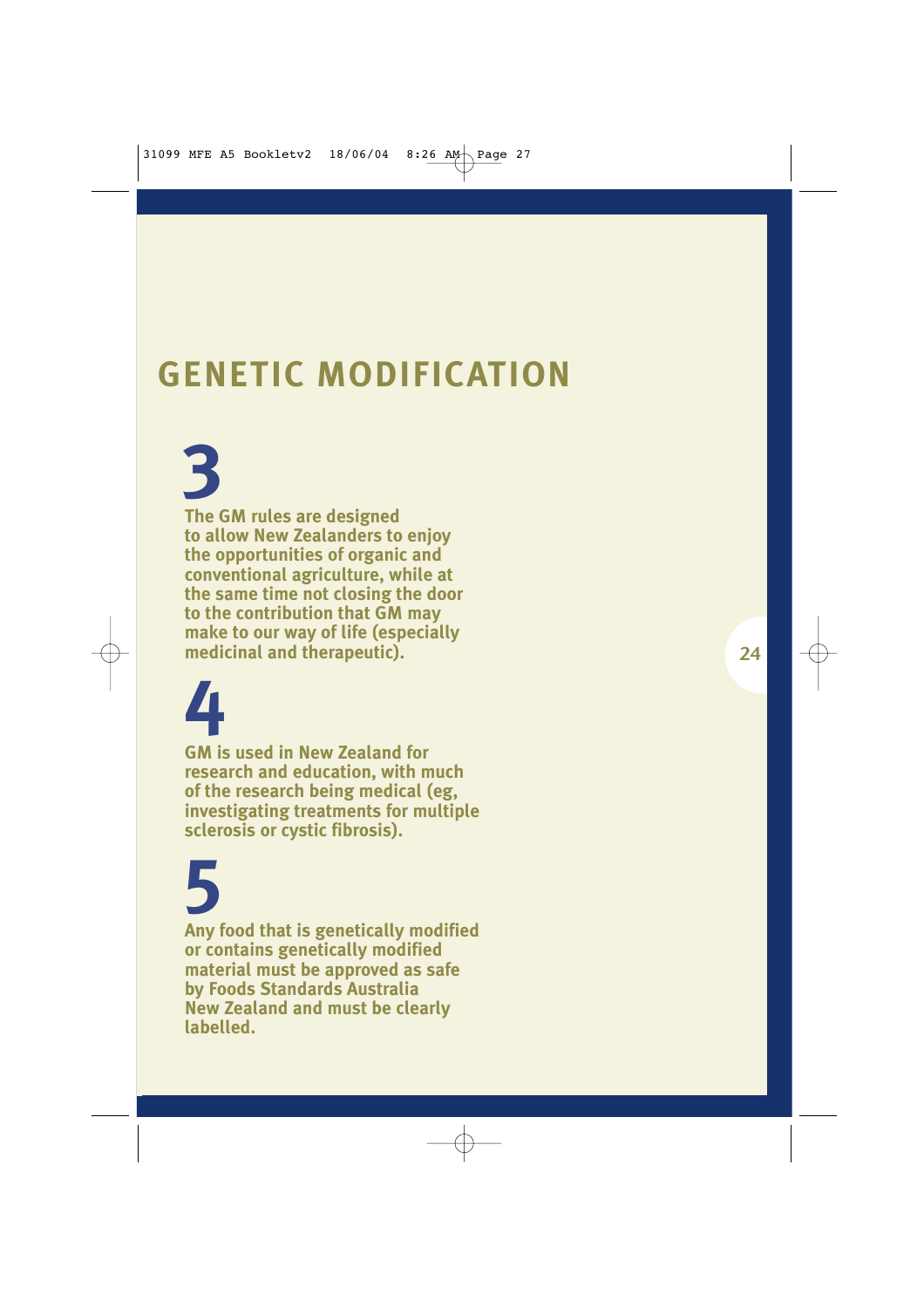### **GLOSSARY**

#### **Biotechnology**

Any technological application that uses biological systems, living organisms or derivatives of these (whether genetically modified or not) to make or modify products or processes for general use.

#### **Chromosome**

Strands of DNA that contain genetic information. Each chromosome contains numerous genes.

#### **Clone**

A genetically identical copy. The term may be applied to a fragment of DNA, a plasmid (see next page) that contains a single fragment of DNA, or a bacterium that contains such a plasmid. It may also apply to larger organisms, such as a plant propagated from a cutting or a pair of identical twins created naturally from a single fertilised egg. Many aphids are (unfertilised) clones of their mother. Clones may also be created artificially by transferring the nucleus of a cell from an animal into a recipient egg.

#### **Conditional release**

A class of approval for release of new organisms (including genetically modified organisms), where the release is subject to strict conditions or controls.

#### **Containment**

An approval category where a new organism or hazardous substance is restricted to a secure location or facility to prevent escape. This includes, in respect of genetically modified organisms, field testing and large-scale fermentation.

#### **DNA**

Deoxyribonucleic acid, the chemical that encodes an organism's genetic information and is responsible for the inheritance of traits from one generation to the next. Genes are made up of DNA.

#### **Field test**

A contained trial that monitors the behaviour of the organism, under conditions similar to those of the environment into which the organism is likely to be released.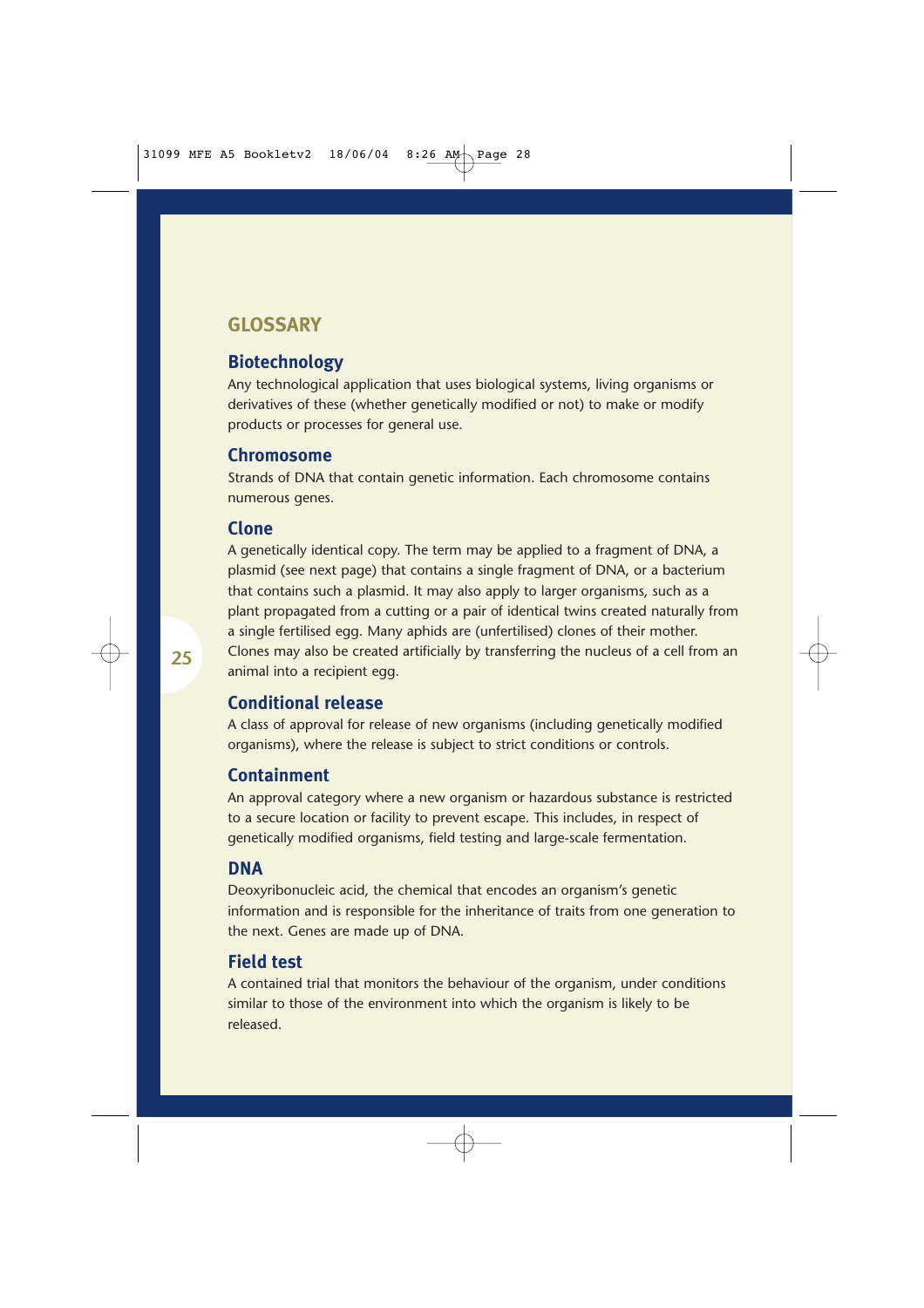#### **Gene**

A sequence of DNA on a chromosome that contains an instruction leading to specific inherited characteristics.

#### **Genetic engineering (GE)**

Another term for genetic modification.

#### **Genetic modification (GM)**

The use of modern laboratory techniques to alter the genetic material of cells or organisms to make them capable of producing new substances or performing new functions. Also referred to as genetic engineering or genetic manipulation.

#### **Genetically modified organism (GMO)**

A plant, animal or micro-organism whose genes have been altered using genetic modification. The foreign material may contain sequences derived from the same or a different species, or it may be synthetic.

#### **Plasmid**

A small, usually circular piece of DNA found in bacteria but separate from the bacterial chromosome. Plasmids are important tools in genetic research and are often used to create, and sometimes insert, the genetic modifications.

#### **Release**

Under New Zealand law, 'release' of a new organism (including a genetically modified organism) means use in the wider environment, for which permission must be obtained. Release of new organisms in New Zealand may be approved without the requirement of any conditions or controls, or it may be approved with conditions (see 'Conditional release' on the previous page). Overseas, 'release' is taken to mean a commercial application for a genetically modified organism or release onto the market and it may have voluntary or mandatory controls on it.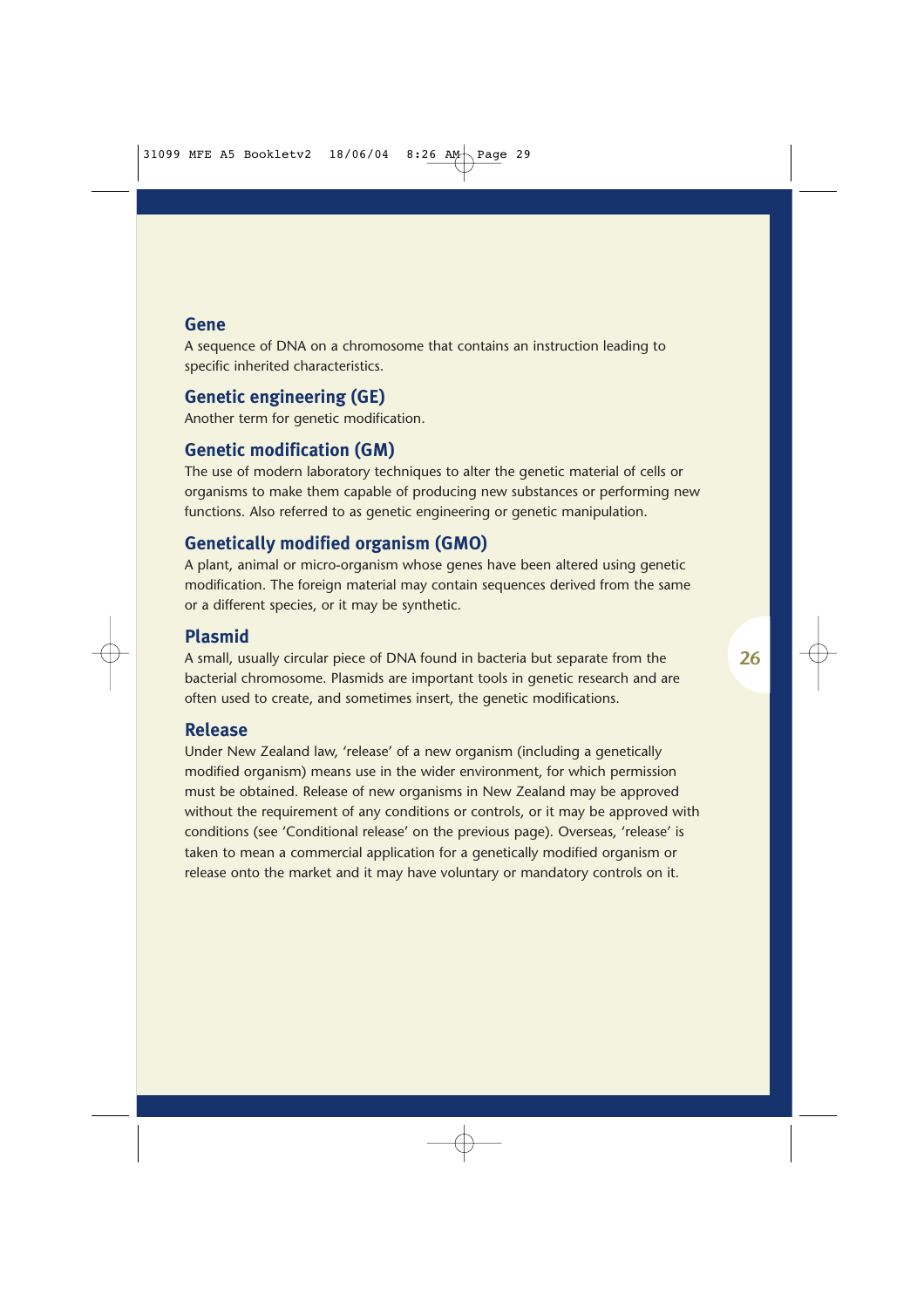#### **WHERE CAN I FIND OUT MORE?**

The websites listed below give information on genetic modification. Some of the organisations below also have publications they will send on request.

A government website that contains information about genetic modification: www.gm.govt.nz

Ministry for the Environment: www.mfe.govt.nz

ERMA New Zealand: www.ermanz.govt.nz

Ministry of Research, Science and Technology: www.morst.govt.nz (for general information on biotechnology, including the Biotechnology Strategy)

Ministry of Agriculture and Forestry: www.maf.govt.nz

Food Standards Australia New Zealand: www.foodstandards.govt.nz

New Zealand Food Safety Authority: www.nzfsa.govt.nz

Medsafe: www.medsafe.govt.nz

The Report of the Royal Commission on Genetic Modification, 2001, four volumes, and the Government's response:

www.gmcommission.govt.nz (or ask at any bookshop specialising in government publications)

Toi te Taiao: the Bioethics Council www.bioethics.govt.nz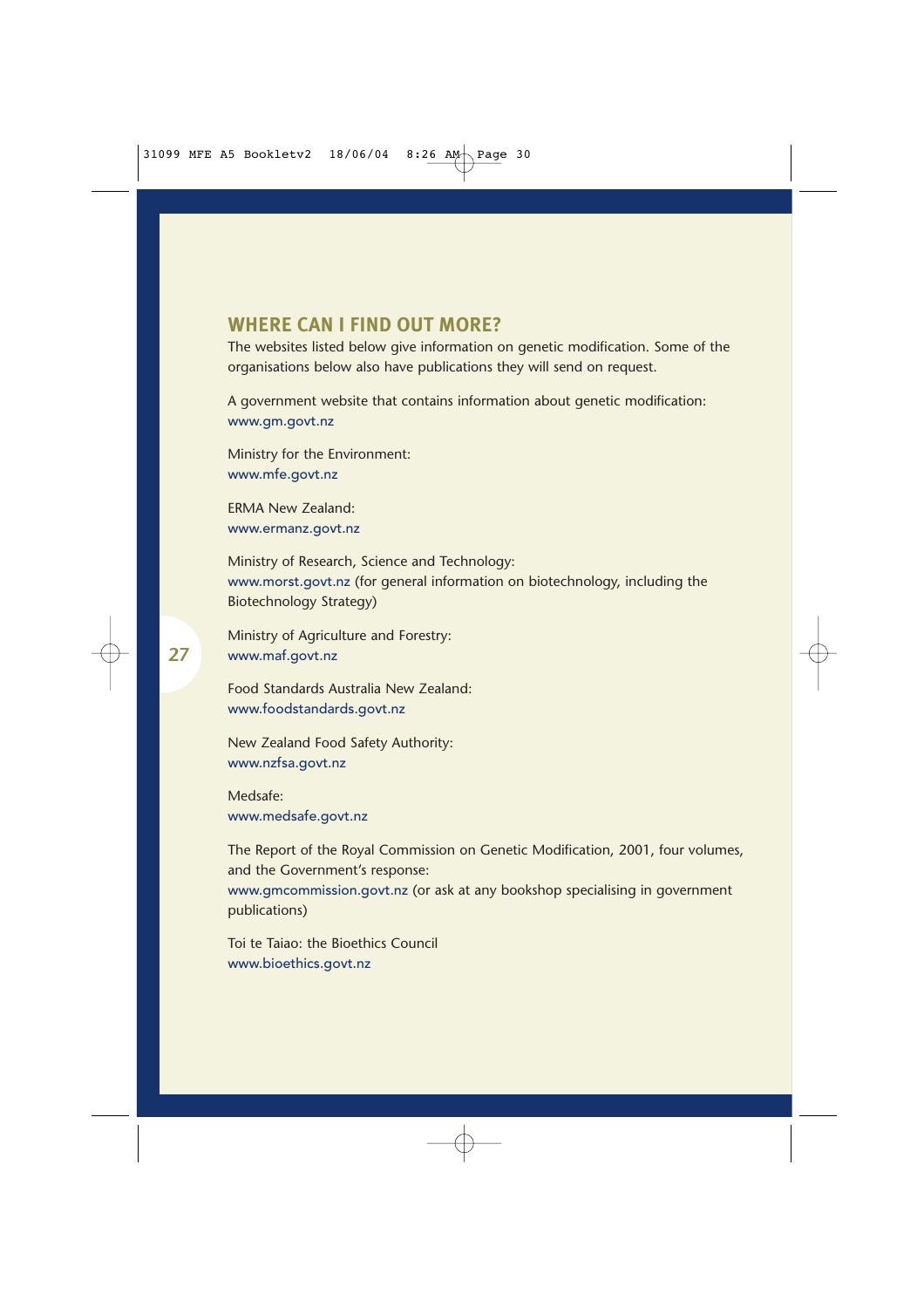#### **Acknowledgements**

The Ministry for the Environment offers special thanks to the reviewers of this booklet at the Ministry of Agriculture and Forestry; Ministry of Health; Ministry of Research, Science and Technology; Te Puni Kōkiri; Environmental Risk Management Authority; Food Standards Australia New Zealand; and New Zealand Food Safety Authority.

#### **Disclaimer**

While we have tried to ensure that the information provided is accurate, the nature of this booklet requires that the information be simple and general. Information on the regulatory environment and uses of genetic modification in New Zealand is current as of May 2004 but may be subject to change in future. This booklet is intended as an informational guide only and should not be relied upon as a legal resource. For more precise and detailed information you should consult the HSNO Act and regulations, ERMA New Zealand, FSANZ and NZFSA.